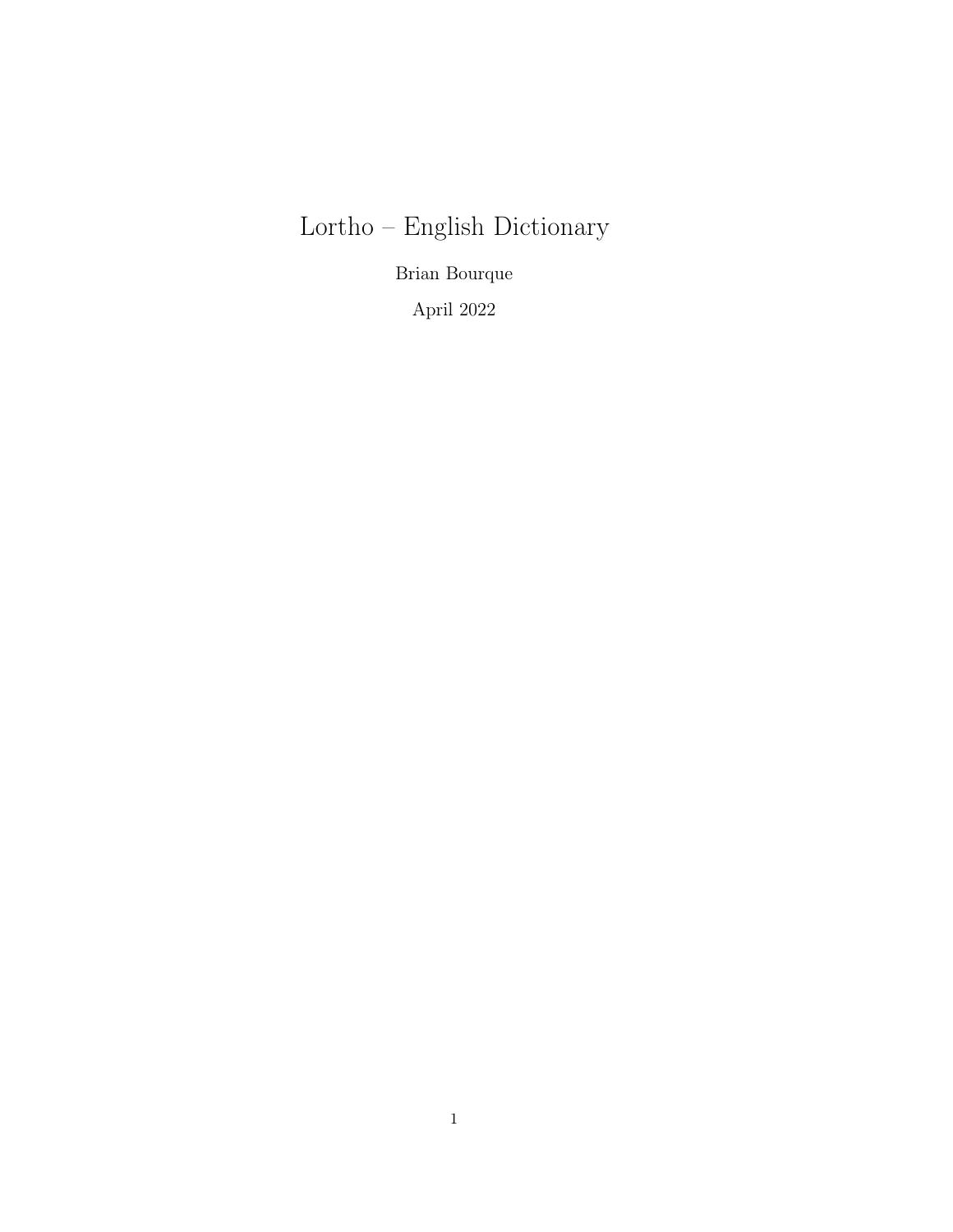## **How to use this dictionary**

The entries in this dictionary are listed in the alphabetical order of Lortho. Each entry is formatted to make for an easy read. Below are explanations on how each entry is organized.

Verbs. With the exception of -n verbs, these words are listed in the infinitive followed by the root. For -t verbs, the final  $t$  is changed to  $d$  and is annotated as infinitive(d). The -o verb roots are formed by subtracting the final  $\alpha$  and is annotated as infinitive, root-. The -n verbs do not list a root since the infinitive doubles as the root.

Nouns. Feminine and neuter nouns are pluralized by adding the suffix -ne and are listed as noun, -pl. Masculine nouns are pluralized with the infix -em- (or -en- if the preceding consonant is a bilabial nasal) before the -i and are listed as noun, **~**pl (ref. Examples below). Primary stress will always be on the penult; i.e. the stress will shift on a plural noun. Some nouns do not have a plural.

Adjectives. Adjectives must match the gender of the noun they modify, thus they will always be listed as a root: adjective-. Exceptions to this are when the root shares the same pronunciation/spelling of another, unrelated word. If so, a superscript number will be present to differentiate.

Special Letters. There are special letters that Lortho has and will be underlined. These special letters are **lh**, **nn**, and **mm**.

Entry format. Each entry contains at minimum four parts and may include a fifth:

**entry**<sup>1</sup> [fə·'nɛ·rɪk no·'teɪ·ʃən]<sup>2</sup> part of speech :<sup>3</sup> 1. first definition *(if more than one)*; 2. subsequent definition<sup>4</sup> (explanation, alternate usage, or supposition)<sup>5</sup>

#### Examples:

**dhilamet(d)**  $[d^{\hat{n}}\mathbf{i} \cdot \mathbf{a} \cdot \text{met}]$  v.t. : 1. prevent, deter, dissuade; 2. ban, prohibit **khali, ~leni** ['k<sup>h</sup>a·li]  $n.$  masc. : fire; (informal) intense dire, fervor **konkharo, konkhar-** [kon·ˈkʰa·ɾo]  $v.t.$  **:** 

1. imagine, visualize s.t.; 2.  $v.i.$  : (relig.) "see" one's path (possibly as a result of drinking kibuta)

**lalh-** [lalh] *adj.* : small, miniscule, minute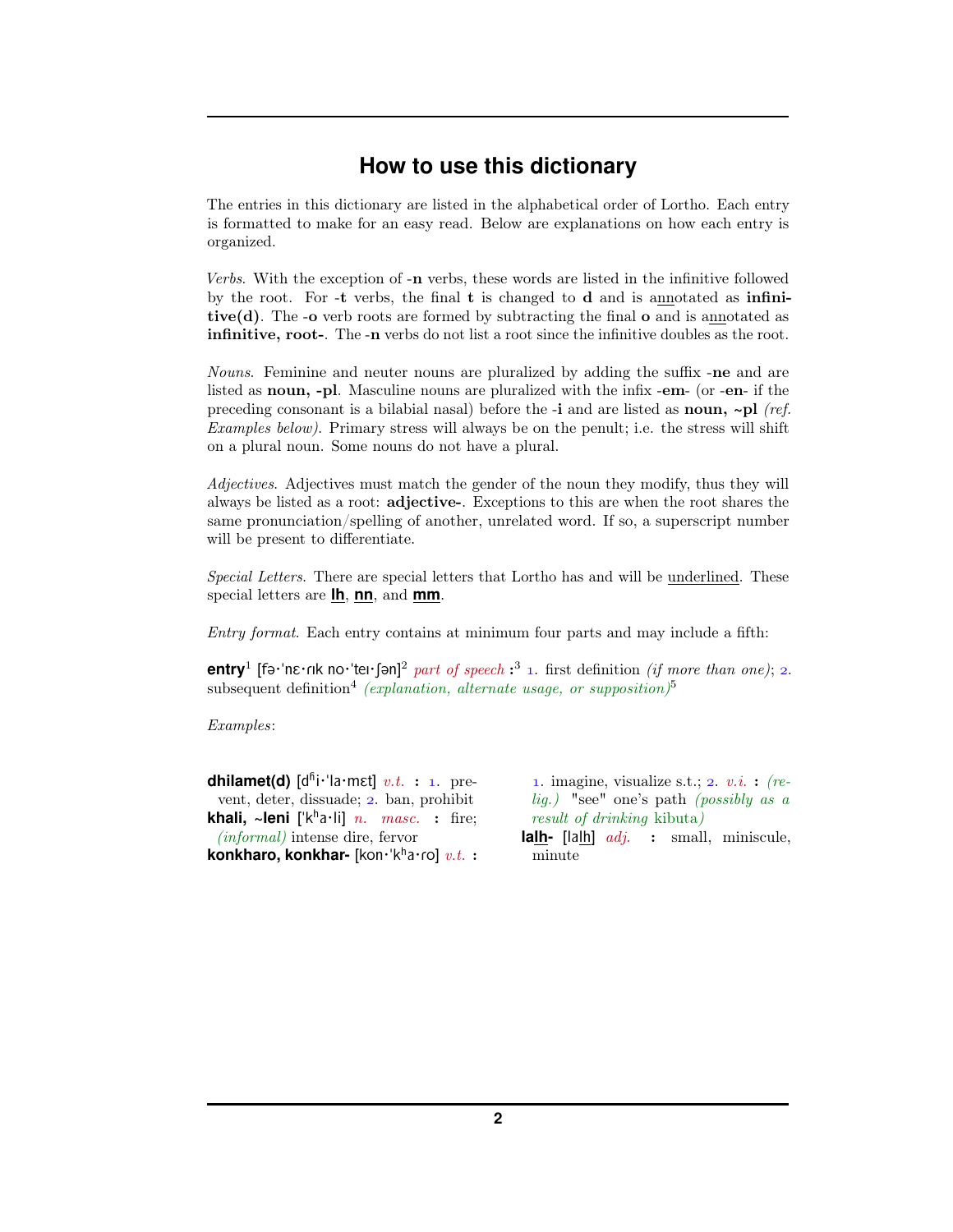## **dh**

- **dhau, -ne** [d<sup>fi</sup>au] *n. fem.* : 1. dirt, soil, loam;  $2.$  land (from which to live)
- **dhaulan** [d<sup>fi</sup>au·'lan] v.t.: break s.t., destroy, ruin
- dhadakha [d<sup>fi</sup>a·'da·k<sup>h</sup>a] n. neut.: [the] alphabet; named after the first three letters of the Lorthoan writing system **dha(k)-** [d<sup>fi</sup>a(k)] *neg. part.* : not
- dhakeshu, -ne [dha·kɛ·su] n. fem. : Lortho name for Dhakhsh  $[δæxç]$ **dhal** [d<sup>fi</sup>al]  $num.$  : nine
- dhalannu, -ne [dha·'la·n:u] n. fem. : leg, base, pillar; (bot.) trunk, stem, stalk
- **dhalam-** [d<sup>fi</sup>a'lam] *adj.* : nice, kind, decent
- **dhaphit(d)** [' $d^{\text{fi}}a \cdot p^{\text{h}}$ it]  $v.t.$  : grow, raise s.t.
- **dhashit(d)** ['d<sup>fi</sup>a·fit]  $v.t.$  : play (usu. an instrument)
- **dhamashi** [d<sup>ɦ</sup>a·ˈma·ʃi] *Prop. n.* : Dhamashi, the name of the planet
- **dhamiden** [d<sup>fi</sup>a·mi·'dɛn] v.t. : change, alter, mold
- dhammu, -ne ['d<sup>fi</sup>a·m:u] n. fem. : chair, seat
- dhaina ['dhai·na] n. neut. : crops, yield **dhar** [d<sup>fi</sup>ar] *interrog.* : who, what
- dharo, dhar- ['d<sup>fi</sup>a·ro] v.i. : begin, embark (e.g. a journey)
- **dharakhi, ~kheni** [d<sup>ñ</sup>a·ˈɾa·kʰi] *n. masc.* : mountain
- **dharati, ~teni** [d<sup>fi</sup>a·'ra·ti] n. masc. : house, abode, home, shelter
- **dharku, -ne** ['d<sup>fi</sup>ar·ku] *n. fem.* : 1. stone, rock; 2. the name of a species of lizard-like animals due to their defense mechanism in which the skin hardens like stone when threatened
- **dhe<u>lh</u>or-** [d<sup>fi</sup>ɛl·'hoɾ] *adj.* : strange, eerie, creepy, unnatural
- **dheba, -ne** [' $d^{\hat{n}}\epsilon \cdot ba$ ] *n. neut.* : offspring, child, young; (informal) newbie, youngblood, fresh recruit
- **dhokhal-** [d<sup>ho</sup>·'k<sup>h</sup>al] *adj.* : 1. brittle, fragile, delicate;  $2.$  *interj.* : *(vulg.)* fuck, damn it, wtf (uttered out of frustration or anger)
- **dhosima, -ne** [d<sup>ń</sup>o·ˈsi·ma] *n. neut.* : shoe, footwear
- **dhumaro, dhumar-** [d<sup>fi, '</sup>ma·ro] v.t.: 1. pack, store; 2. *(informal)* travel
- dhumena, -ne [dhu·'mɛ·na] n. neut. : (relig.) ceremonial fire
- **dhi** [dʰi] *n. neut.* : water
- **dhiku, -ne** ['d<sup>fi</sup>i·ku] n. fem. : cat-like animal (not much is known about this animal)
- **dhilamet(d)**  $[d^{\text{fi}} \cdot '$ la·mɛt]  $v.t.$  : 1. prevent, deter, dissuade; 2. ban, prohibit **dhilaro, dhilar-** [d<sup>fi</sup>i·'la·ro] v.t.: touch, feel s.t.
- **dhisha<u>nn</u>i, ~<u>nn</u>emi [d<sup>ĥ</sup>i·ˈʃa·nːi]** *n.* masc. : river, brook, waterway; (lit. water-road)
- **dhiman** [d<sup>if</sup>i·'man]  $v.t$  : shake, vibrate s.t. *(back and forth)*;  $v.i.$  : [earth]quake, shake

#### **d**

dauro, daur- ['dau·ro] v.i. : count

- dakharo, dakhar- [da·'kha·ro] v.t. : exhume, dig up; 2. *(informal)* dust off, prepare something for use (esp. after prolonged period of time)
- dalhota, -ne [dal·'ho·ta] n. neut. : food, sustinence
- **dalo** ['da·lo] *adpos.* : be called, named
- **dash** [daf]  $condit.$  : if, when
- danu, -ne ['da·nu] n. fem. : fever, cold, illness
- **daret(d)** ['da·rɛt]  $v.t.$  : 1. crush s.t. by rolling; 2. *(informal)* defeat s.o. in battle or contest
- **deshu, -ne**  $\left[ \text{'d}\varepsilon \cdot \text{du} \right] n.$  *fem.* : symbol, representation, ideogram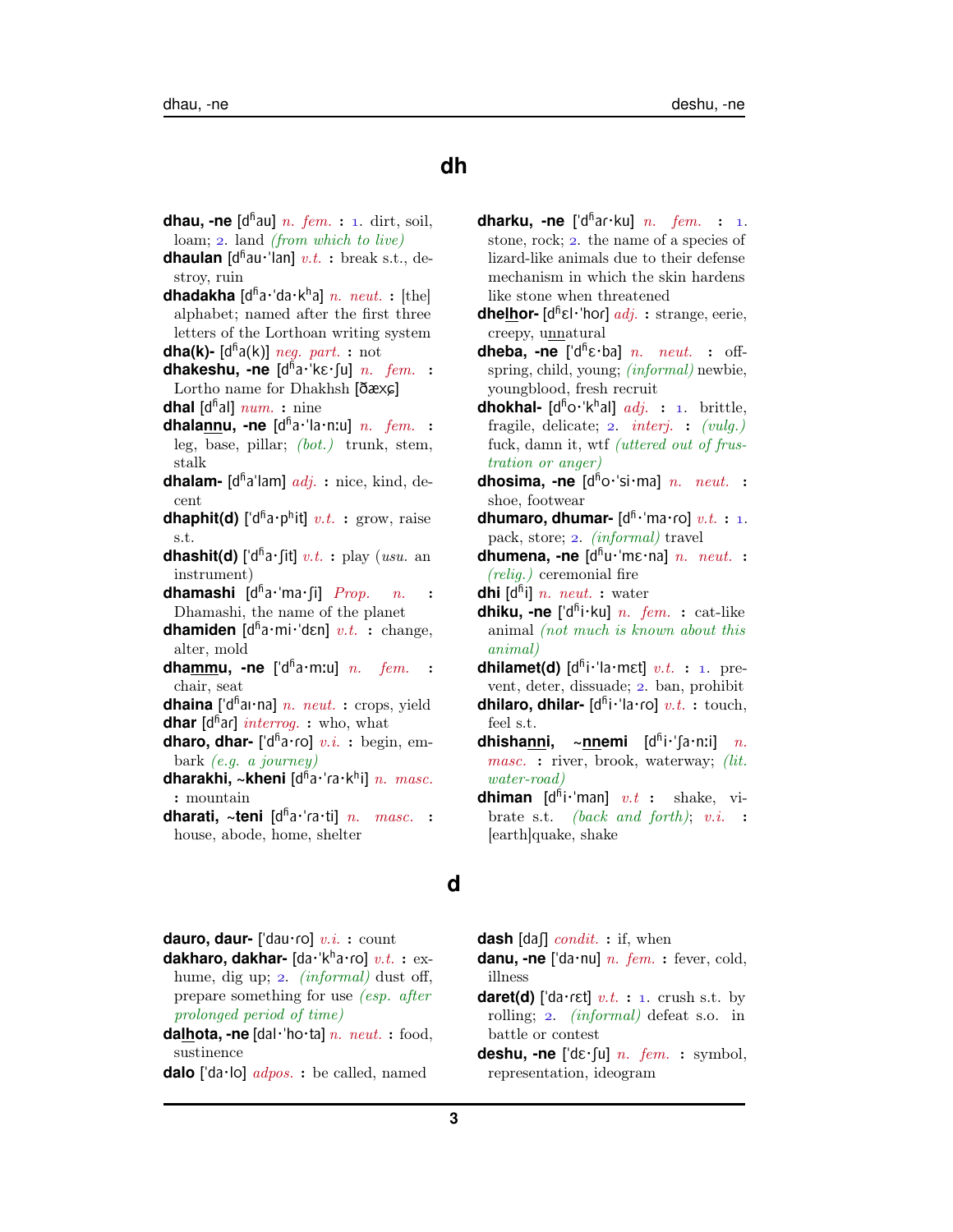- **denalo, denal-** [dɛ·'na·lo] v.i. : close, stop, cease **denan**  $[\text{d}\varepsilon \cdot \text{'nan}]$   $v.t.$  : know s.o. **denu, -ne** ["dE·nu] n. fem. : door, entrance **deniman**  $[d\varepsilon \cdot ni \cdot 'man]$  v.i. : be known
- $(by s.o.)$ **derlan**  $[\text{der--}\text{tan}]$   $v.t.$  : forbid, restrict,
- withhold *(see: shauret)* **demoret(d)**  $\left[ \det$  mo $\cdot$ ret $\right]$  v.t. : conquer,
- seize control; subdue
- **dokhu, -ne** ['do·k<sup>h</sup>u] *n. fem.* : boat, vessel, ship
- **doshtalu, -ne**  $\text{Ido}[\cdot]$ 'ta·lu] *n. fem.* : 1. culture, way of life;  $2.$  (relig.) The Path or The Journey
- **donar**  $\text{Id}\sigma\text{-} \text{nar}$   $\text{ad}v$ . : here, right here, this place
- domaret(d) [do·'ma·rɛt] v.i. : be inspired, look up to s.o.
- **du-** [du] pref. : (gram.) creates the comparative of an adjective (ref. English  $-er)$
- **dulhan-** [dul·"han] adj. : complete, done, over, finished, final
- **dulhena** [dul·'hɛ·na]  $n.$   $neut.$  **:** guilt, culpability, blame
- dushemmu, -ne [du·'fɛ·mːu] n. fem. : family, relatives, brood
- **dun-** [dun] *adj.* : new, first ever, never before seen

## **kh**

- **khathuro, khatur-** [kʰa・ˈtʰu·ɾo] v.t. : fight, battle, confront **khati, ~teni**  $[$ 'k<sup>h</sup>a·'ti] *n. masc.* : 1.  $(qeneric)$  metal; 2.  $(informal)$  weapon, sword
- **khal-** [k<sup>h</sup>al] *adj.* : angry, upset
- **khali<sup>1</sup>** ['k<sup>h</sup>a·li] *adj. masc.* : *(see: khal-)* **khali<sup>2</sup>, ~leni** ['k<sup>h</sup>a·li] *n. masc.* : fire;
- (informal) intense desire, fervor
- **khapu, -ne** ['k<sup>h</sup>a·pu] *n. fem.* : step, increment, stage, level
- **khashin-** [k<sup>h</sup>a·'fin] *adj.* : productive, effective, beneficial
- **dunath-** [du·'nat<sup>h</sup>] *adj.* : active, energetic, agile, vigorous
- **dum-** [dum] *adj.* : not, nothing, none
- **durkha, -ne** [dur·'k<sup>h</sup>a] n. neut. : yoke, harness
- **didera, -ne**  $\left[ \text{di·'d } \varepsilon \cdot \text{rad} \right] n$ . neut. : 1. person disabled by injury;  $2.$  (informal) heretic, disbeliever
- **dikhami, ~meni** [di・ˈkʰa・mi] *n. masc.* : 1. fossil, relic; 2. *(informal)* corpse, cadaver
- **dilet(d)** ['di·lɛt]  $v.i.$  : be in pain, hurt (physically)
- **dishu** ['di $\cdot$ [u] *n. fem.* : South *(assoc.*) with Dhamashi)
- **dinapha** [di·na·<sup>'</sup>p<sup>h</sup>a]  $adv.$  : over there, yonder
- **dinar** [di·'nar]  $adv.$  : there
- **dinseku, -ne** [din·"sE·ku] n. fem. : venomous lizard-like animal (not much is known about this animal)
- **dimu** ['di·mu]  $n.$  fem. : unconditional love; unbreakable bond of affection or kinship between two or more people
- **dibrani, ~nemi** [di·'bra·ni] n. masc. : 1. master, expert;  $2.$   $(cult.)$  elder, mentor
- difalo, difal- [di·'fa·lo] v.t. : control, dominate
- **dir-** [dir]  $pref.$  : (gram.) creates the superlative of an adjective (ref. English -est, most)
- **khan<sup>1</sup>** [k<sup>h</sup>an] *adpos.* : about, of, regarding **khan<sup>2</sup>**- [k<sup>h</sup>an] *adj.* : resourceful, clever, ingenious **khani<sup>1</sup> [ˈk<sup>h</sup>**  $masc.$  : (see:  $\mathrm{khan^2}$ ) **khani<sup>2</sup>, ~nemi** ['k<sup>h</sup>a·ni] *n. masc.* : father **khanu<sup>1</sup>, -ne** ['kʰa·nu] *n. fem.* : mother **khanu<sup>2</sup>** ['k<sup>h</sup>a·nu]  $adj.$  fem. : (see:  $\mathrm{khan^2}$ )
- **khar** [k<sup>h</sup>ar] *interrog.* : when, what time **kharan-** [k<sup>h</sup>a·'ran] *adj.* : frightening,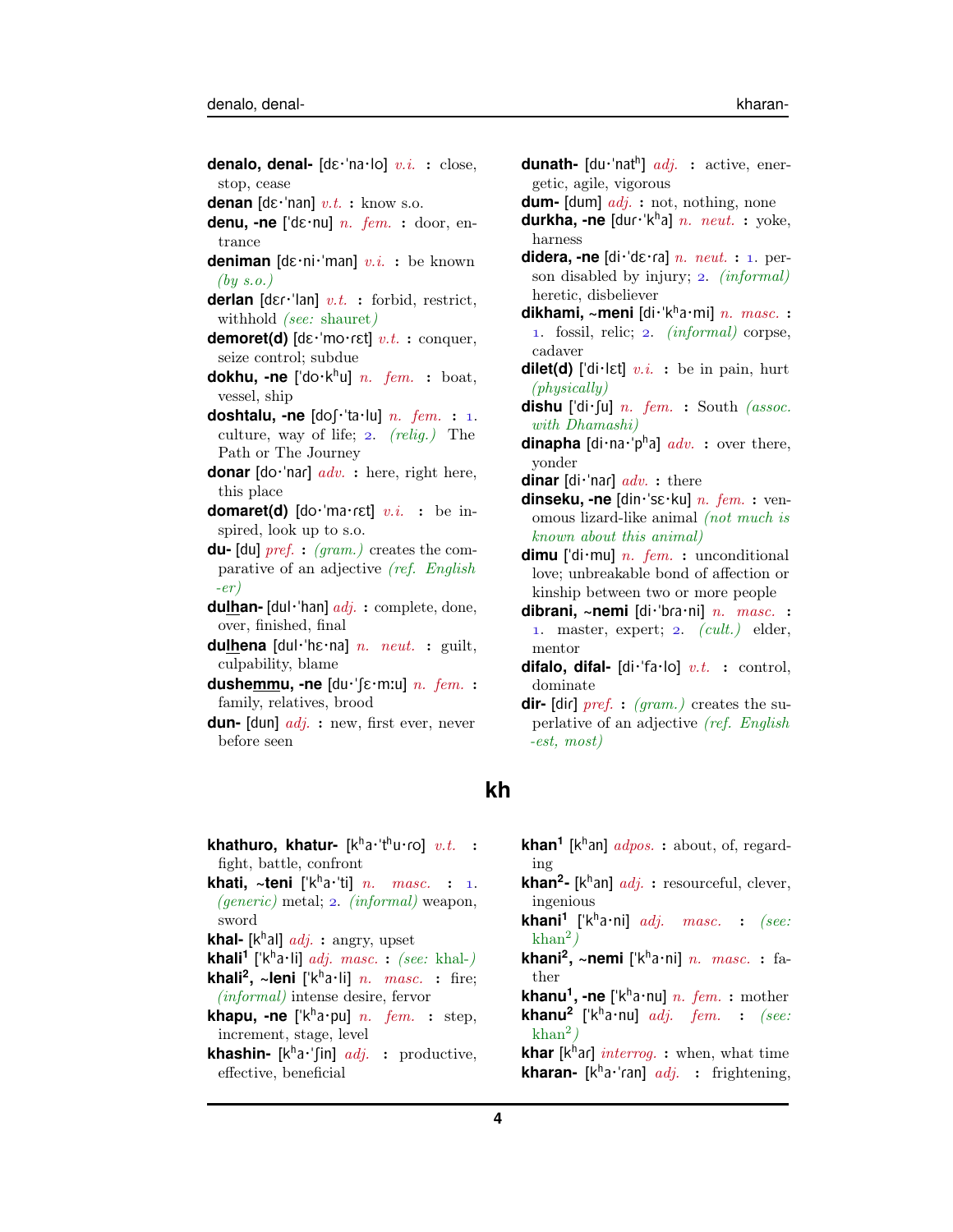scary

**kharla, -ne** ['k<sup>h</sup>aɾ·la] n. neut. : 1. cliff, sheer drop, edge; 2. doubt, uncertainty

**kheletuma, -ne**  $\left[\mathbf{k}^{\text{h}}\boldsymbol{\varepsilon}\cdot\mathbf{k}\boldsymbol{\varepsilon}\cdot\mathbf{u}\cdot\mathbf{m}\right]$  *n. neut.*  $: 1.$  medicine, elixir;  $2.$  (chem.) solution, compound

- **kheso, khes-**  $[\n\mathbf{k}^h \mathbf{\varepsilon} \cdot \mathbf{s} \mathbf{o}] \ v.t. : \ \mathrm{sratch},$ claw, rake
- **khen-** [k <sup>h</sup>En] adj. : purified, refined, miniscule, tiny

**khol** [k<sup>h</sup>ol] *adpos.* : over, above, on top **khoshani, ~nemi** [kʰo·ˈʃa·ni] *n. masc.* :

. paradox, unexplained phenomenon; 2. apex, climax;  $3.$   $(vulg.)$  orgasm, [sexual] climax

**khonami, ~meni** [kho·'na·mi] n. masc.

#### kaura<sup>['kau·ra] interrog. part. :</sup>

- **kashada, -ne** [ka·'[a·da] *n. neut.* : beat, rhythm, syllabl
- **kashiden** [ka·fi·'dɛn]  $v.t.$  : 1. learn, adapt; 2. (when in  $p.$  perf.) understand, know s.t.
- **kansapu, -ne** [kan·'sa·pu] *n. fem.* : tree
- **kansaptha, -ne** [kan·'sap·t<sup>h</sup>a] n. neut. : forest, woods
- **keshin-**  $[k \in f]$ in]  $adj. :$  shiny, glossy, polished
- **kodasha, -ne** [ko·'da·fa] *n. neut.* : friend, ally, comrade, mate
- **kolastha, -ne** [ko·'las·t<sup>h</sup>a] n. neut. : (generic) moon
- **kosha, -ne** ['ko·[a] *n. neut.* : self, identity
- **konami, ~nemi** [ko·'na·mi] *n. masc.* : light, lantern, torch
- **konkharo, konkhar-** [kon·'kha·ro] v.t. : 1. imagine, visualize s.t.; 2.  $v.i.$  : (relig.) to "see" one's path (possibly as a result of drinking kibuta)
- konpha, -ne ['kon·p<sup>h</sup>a] n. neut. : message, note, communication
- **konpharo, konphar-** [kon·'pha·ro] v.t. : speak, talk

: tree-dwelling animal which resembles a chipmunk with prehensile tail

**khora** [' $k^h$ o·ra]  $num.$  : seven

- **khoro, khor-** [' $k^h$ o·ro]  $v.t.$  : come, arrive
- **khorti** [' $k^h$ or·ti] *n. masc.* : courage, bravery, valor
- **khulaki, ~keni** [kʰu·ˈla·ki] *n. masc.* : guardian, protector
- **khunama** [kʰu·ˈna·ma] *n. neut.* : vision, sight

<mark>khu<u>mm</u>aro, khu<u>mm</u>ar- [kʰu・ˈmːa・ɾo]</mark>  $v.i.$ : be enraged, violently angry

**khishi, ~sheni** [ˈkʰi·ʃi] *n. masc.* : voyage, trek (naut.)

### **k**

- **komsatha, -ne** [kom·ˈsa·tʰa] *n. neut.* : religion, system of belief
- **koresh-**  $[\text{ko-}'\text{ref}]$  *adj.* : bright, brilliant, shiny
- korenna, -ne [ko·'rɛ·nːa] n. neut. : herb
- **kortha, -ne** ['koɾ·tʰa] *Prop. n.* : name of the new year celebration
- **kori, ~reni** ['ko·'ri] *n. masc.* : work, labor, task, job
- **kuli, ~leni** ["lu·li] n. masc. : claw, talon, thorn, spike
- **kushana, -ne** [ku·'[a·na]  $n.$   $neut.$  : 1. cloak, mantle, shawl;  $2.$  *(informal)* a person from the clergy
- **kus** [kus] Prop. n. : name of the gas giant Dhamashi orbits
- **kumi, ~meni** ['ku·mi] *n. masc.* : pest, rodent, rat (not much is known)
- **kisha, -ne** ['ki $\cdot$  fa] *n. neut.* : pattern, design, marking
- kindar- [kin·'dar] *adj.* : shy, skittish, jumpy
- **kibuta** [ki·"bu·ta] n. neut. : intoxicating (perhaps also/or psychadellic) drink made from an unknown source (perhaps part of a relig. ceremony)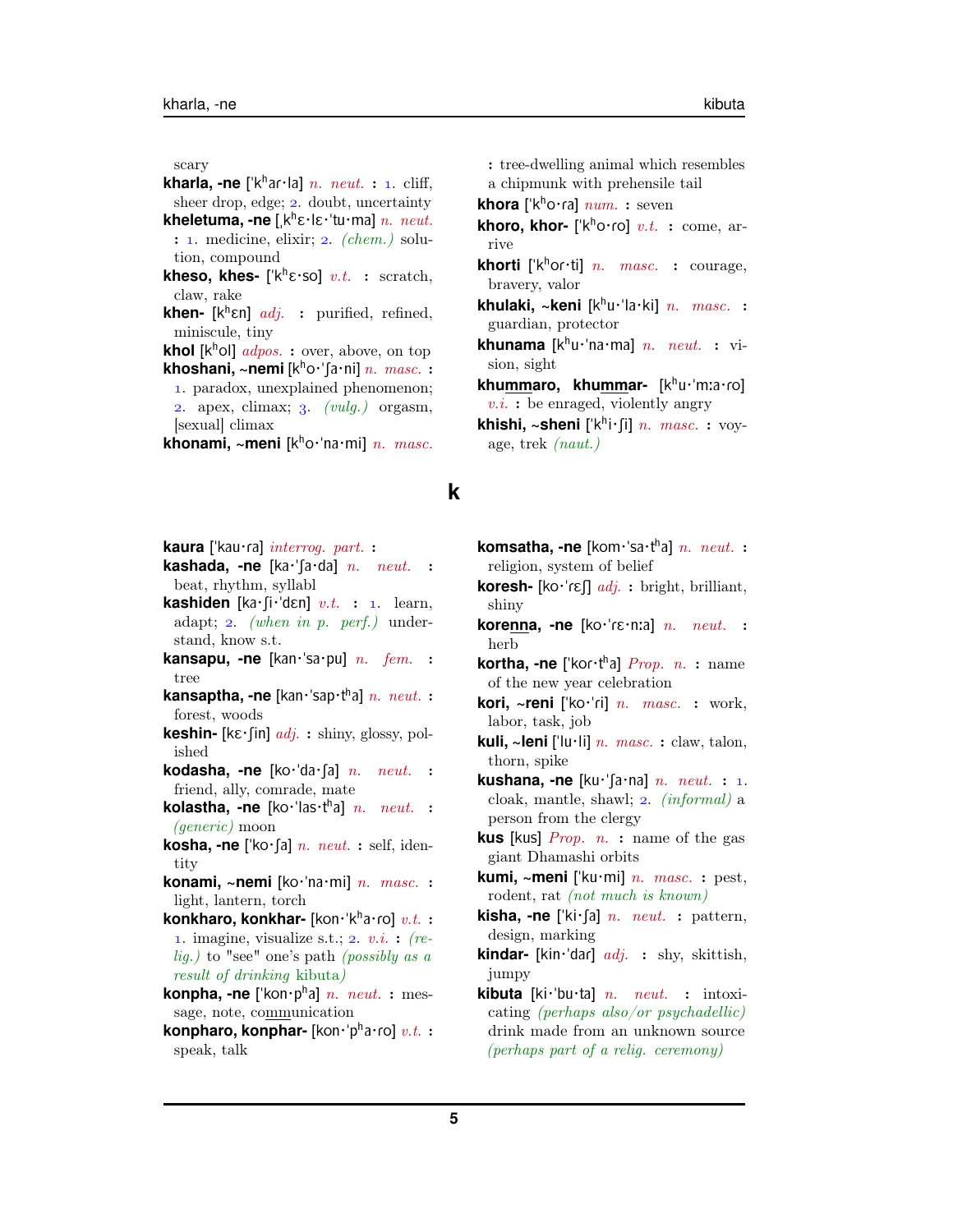# **lh**

**lhadan** [hla·'dan]  $v.t.$  : 1. experiment, put into use for the first time; 2. renew, recycle

**lhatu** ['hla·tu]  $n.$  fem. : east (assoc. with air)

**lhan-** [hlan] adj. : red

**lhanu, -ne** ['hla·nu]  $n.$   $fem.$  : 1. breath, gasp, inhalation;  $2.$  *(informal)* whisper, faint sound

**lhadar** [hla·'dar] *interrog.* : how

**lhadini** [hla·'di·ni]  $n.$   $masc.$  : 1. window, opening, viewport; 2. vantage, view, opinion

**lhakhuro, lhakhur-** [hla·'khu·ro] v.t. : visit s.o. or s.t. (usu. for a spec. purpose)

**lhashan-** [hla·'[an] *adj.* : soft *(to the* touch)

**lhasa** ["hla·sa] n. neut. : egg, zygote, seed

lhamekhi [hla∙ˈmε∙kʰi] *n. masc.* : purgatory, limbo, the unknown

**lhammet(d)** ['hla·m: $\epsilon t$ ]  $v.t.$  : love, cherish, adore

**lhaban** [hla·'ban]  $v.i.$  : 1. necessary, needed;  $2. \, \textit{aux. v. :}$  must

**lhabu, -ne** ['hla·bu] *n. fem.* : bridge, connection **lhar** [hlar]  $num.$  : eight **lhara** ['hla·ra]  $n.$   $neut.$  : year Iharadhi, -ne [hla·'ra·d<sup>ñ</sup>i] n. neut. : Water Year (zodiac) **lharkhan** [hlar·'k<sup>h</sup>an] v.i. : 1. focus, concentrate; 2. meditate, reflect **lhartha, -ne** ['hlar·t<sup>h</sup>a] n. neut. : 1. weapon, bow; 2. strain, pressure; 3. increase **lharit(d)** ['hla·rit]  $v.i.$  : run, rush, hurry **lhemar** [h| $\epsilon$ ·'mar]  $adv.$  : near, next [to], around, nearby, in proximity **lhopharo, lhophar-** [hlo·ˈpʰa·ɾo]  $v.t.$  **:** weave, lace, intertwine **lhori, ~reni** ['hlo·ri] *n. masc.* : ridge (of a mountain range) **lhishtu, -ne** [hlif·tu]  $n.$   $fem.$  : 1.  $(qram.)$  feminine; 2. strength, stability, base, foundation **lhinda, -ne** ['hlin·da] *n. neut.* : victory, success, reaching a milestone, progress **lhinna, -ne** ['hli·'nːa] *n. neut.* : observation, sighting

**lhiret(d)** ['hli $\cdot$ r $\epsilon t$ ]  $v.t.$  : heal, improve, mend

### **l**

**ladh-** [lad<sup>fi</sup>]  $adj.$  : yellow **ladhan-** [la·'d<sup>h\*</sup>an]  $adj.$  : orange **ladan** [la·'dan]  $v.t.$  :  $1.$  fill, load;  $2.$ hold, occupy (e.g. job or status) **lalh-** [lalh]  $adi.$  : small, miniscule, tiny, minute **la<u>lh</u>adhi, -ne** [lal·ˈha·d<sup>fi</sup>i] n. neut. : lake (lit. small water) lashtharo, lashthar- [laʃ·ˈtʰa·ro] v.t. : set ablaze, cause to burn **lantha, -ne** ['lan·t<sup>h</sup>a] n. neut. : stomach, belly, gut **lanpha, -ne** ['lan·p<sup>h</sup>a] n. neut.: tide **lamona** [la·'mo·na] *Prop. n.* : smallest of the three continents

**larani, ~nemi** [la·'ra·ni] n. masc. : 1.  $(bot.)$  root; 2. base, foundation, foothold

- **lahet(d)** ['la·hɛt]  $v.t.$  : bring, deliver, carry
- **lek** [lEk] exclam. : yes, affirmative response
- **lenaro, lenar-**  $[\& \text{`na·ro}]$   $v.t.$  : 1. sharpen, whet, hone;  $2$ . enhance, improve; 3. *(informal)* ready for battle
- **leiri, ~reni** ['lei·ri] *n. masc.* : flower of the male Neilanu tree
- **lokh-** [lok<sup>h</sup>] *adj.* : top, uppermost, main, specific

**lokharo, lokhar-** [lo·'kha·ro] v.t. : 1.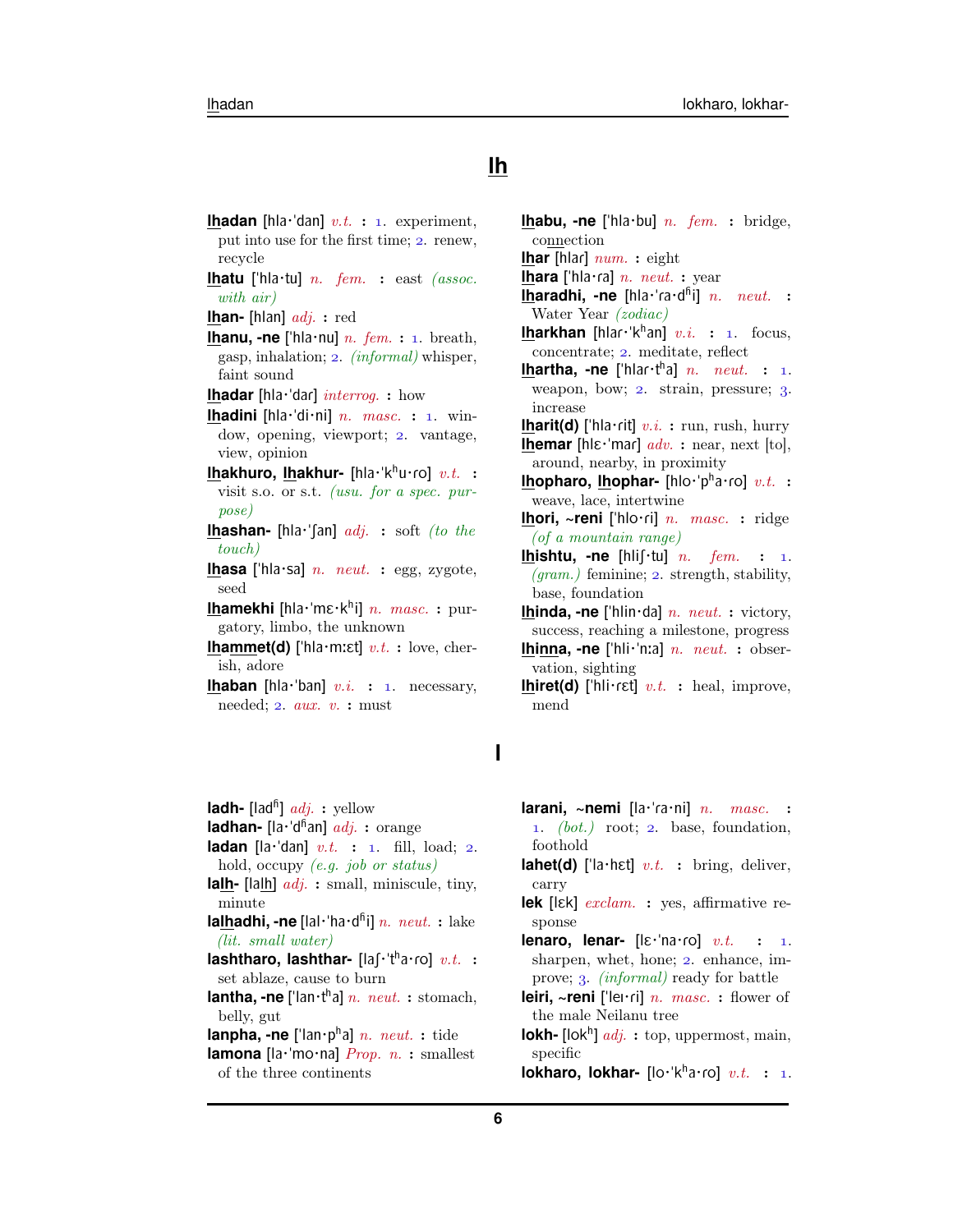throw, launch s.t.;  $2.$  send a message with haste

- **loshan**  $\left[ \left[ \circ \right] \circ \left[ \circ \right] \circ i$ . : 1. increase, rise; . succeed, thrive, triumph
- **lohashti, ~teni** [lo·'ha[·ti] n. masc. : armor, protection, defense

**luman**  $\left[ \text{lu·'man} \right]$  *v.i.* : rest, relax

- **lukharo, lukhar-** [lu·'kha·ro] v.t.: analyze, measure, calculate
- **lutharo, luthar-**  $[\text{lu·t}^{\text{h}}\text{a·ro}]$  v.t. : 1. meet, encounter; 2. confront, challenge
- **luna, -ne** ['lu·na] *n. neut.* : child, youth (before adolescence)
- **thadet(d)** ['t<sup>h</sup>a·dɛt] v.i.: dream (during sleep)
- **thal<sup>1</sup>** [t<sup>h</sup>al]  $num.$  : three
- **thal<sup>2</sup>** [t<sup>h</sup>al] *adj.* : round, circular
- **thala, -ne** ['t<sup>h</sup>a·la] *n. neut.* : building, structure, shelter
- **thani,**  $\sim$ **nemi** ['tʰa·ni] *n. masc.* : 1. titan, giant;  $2.$  *Prop.*  $n.$  : name of a beast known in folklore (perhaps through fables or oral history)
- **tha<u>mm</u>alit(d)** [tʰa·ˈmːa·lit] v.i. : be called, be named
- **thasa, -ne** [' $t^h$ a·sa] *n. neut.* : body, shape, form, figure
- **tharan-** [t<sup>h</sup>a·'ran] *adj.* : empty, vacant, lacking, absent
- tharek- [t<sup>h</sup>a·'rɛk] *adj.* : 1. perfect, precise, exact  $2.$  interj.: tharek! Perfect! Yes!
- **tharo, thar-** ['t<sup>h</sup>a·ro]  $v.t.$  : eat, consume, ingest (food)

thartero, tharter- [thar·'tɛ·ro] v.i. :

- **likhero, likher-** [li·'k<sup>h</sup> $\varepsilon$ ·ro] v.t. : attempt, try, test (e.g. a hypothesis)
- **lishan** [li·'[an]  $v.t.$  : 1. plant *(seedling,* seeds); 2. resurrect, bring back to life (unknown to what extent this may mean)
- **lina, -ne** ['li·na] *n. neut.* : moment, instant
- **linashta** [li·'naf·ta] *n. neut.* : honesty
- **lima, -ne** ['li·ma] *n. neut.* : idea, thought
- **limet(d)** ['li·mɛt]  $v.i.$  : ponder, wonder, be curious
- **liran** [li·'ran]  $v.t.$  : show, present
- communicate (telepathy)
- **tharnit(d)** ['t<sup>h</sup>ar·nit]  $v.t.$  : climb, ascend, clamber
- **then**  $[t^h$ ɛn]  $adpos.$  : with  $(not INST)$
- thenkharo, thenkhar- [then·lkharo] v.i. : pace, wander, walk
- **thema, -ne** ['t<sup>h</sup> $\varepsilon$ ·ma] *n. neut.* : story, account, tale
- **thoskiru, -ne** [tʰos·ˈki·ɾu] *n. fem.* : dawn, morning twilight
- **thoma, -ne** ['t<sup>h</sup>o·ma] *n. neut.* : life, existence
- **thomit(d)** ['t<sup>h</sup>o·mit]  $v.i.$  : live, be alive
- **thu, -ne**  $[t^h u]$  *n. fem.* : truth, honesty; fact
- thimaku [t<sup>h</sup>i·'ma·ku] *n. fem.* : 1. seed, pit; 2. reproductive organs of flowering plants;  $\alpha$ . *(informal)* idea, thought
- **thir-** [t<sup>h</sup>ir] *adj.*: straight, aligned, vertical, upright
- **thiran** [t<sup>h</sup>i·'ran] v.t. : dig, investigate, search (for) s.t.

## **t**

**th**

- **takhen**  $[\text{ta·k}^h \in \mathbb{R}]$  v.i. : clever, witty; mischievous
- **talhenu, -ne** [tal·'hɛ·nu]  $n.$   $fem.$  : castle, chateau, fortified building

**tashi, ~sheni** ['ta·(i]  $n.$  masc. : prey, kill, meal

**tamakha** [ta·ˈma·kʰa] *n. neut.* : argument, altercation, disagreement, de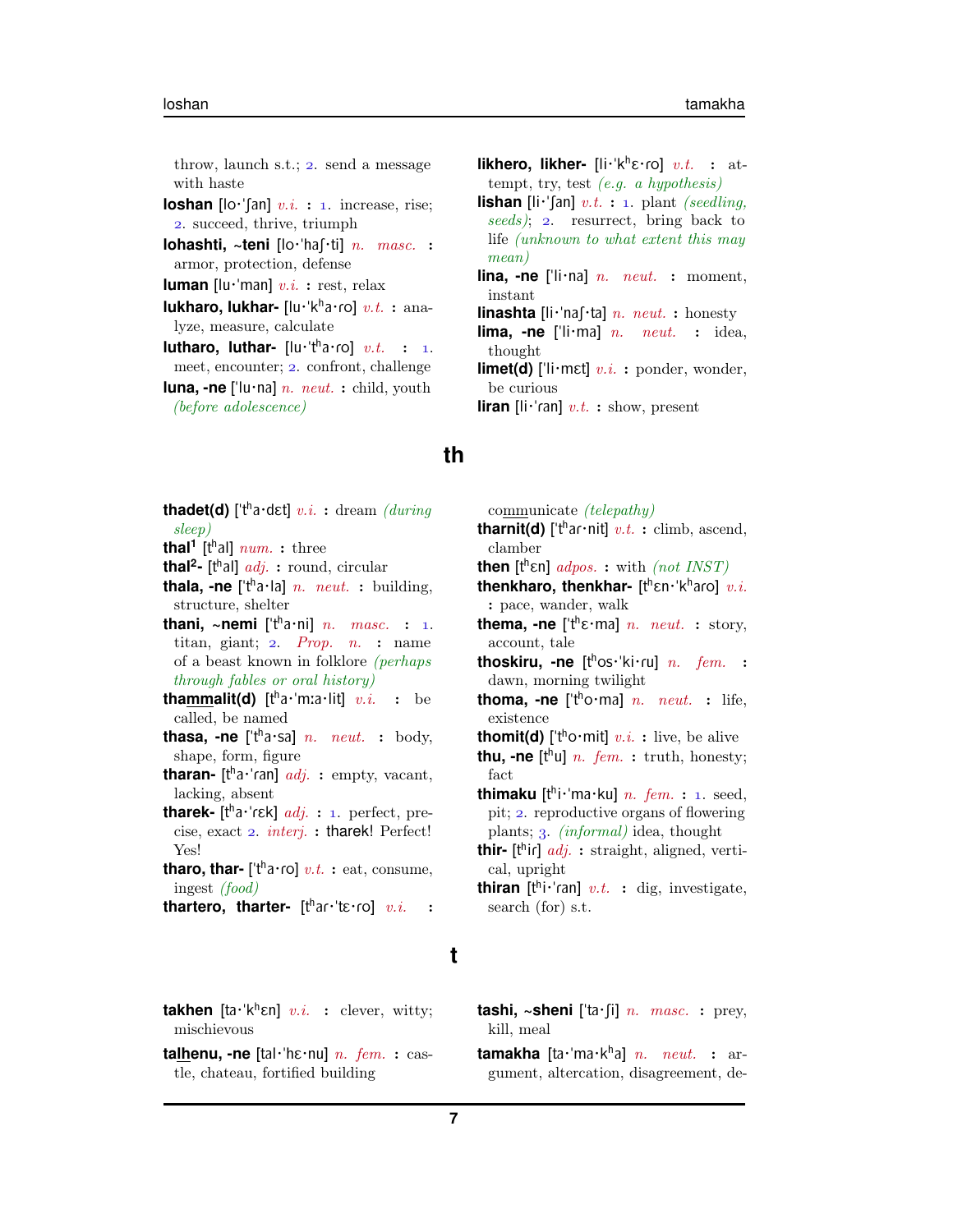bate

- **tarofan** [ta·ro·'fan]  $v.i. : 1.$  toast, cheer; 2.  $v.t.$ : praise, laud s.o. or s.t.
- tarukha [ta·'ru·k<sup>h</sup>a] *n. neut.* : 1. money, currency, cost; 2. booty, bounty, prize money
- **tarkhusa, -ne** [tar·'k<sup>h</sup>u·sa] n. neut. : barrel, cask (this barrel contained a specific liquid of importance, possibly kibuta)
- **tekh** [tEk<sup>h</sup> ] num. : eleven
- todha ['to·d<sup>fi</sup>a] *n. neut.* : day; todha korashanau : birthday (lit. day of birth)
- **tokalhu** [to·'kal·hu]  $n.$   $fem.$   $:$   $confi$ dence, trust, drive, motivation
- **totha<u>mm</u>a** [to·'tʰa·mːa] *n. neut.* : exhaustion (from hard labor or mental stress)
- **toshani, ~nemi**  $[to$  ' $[a \cdot ni]$  n. masc. : six-legged animal that outsiders would describe as a dragon

**tushat(d)** [tu<sup> $\cdot$ </sup>[at]  $v.t.$  : bury, inter

- **pha**  $[p^h a]$  *interj.* : a scoff, *(cf. as if,* whatever, not likely)
- $phapa, -ne$   $['p^ha \cdot pa]^n$ .  $neut. :$  1. robe; . (informal) member of the clergy or religious sect
- phalaro, phalar- [pha·'la·ro] v.t. : invoke, call upon
- phash- [p<sup>h</sup>af] *adj.* : many, more
- **pheku, -ne** [pʰɛ·ˈku] *n. fem.* : community, society
- pherthan, pharl- [ph<sub>Ef</sub>·'than] v.t. : 1.  $(irr.)$  become, begin to be; 2. transform
- **phoret(d)** [' $p^h$ o·rɛt]  $v.t.$  : await some-

#### **p**

**ph**

pakhir- [pa·'k<sup>h</sup>iɾ] *adj.* : 1. unfinished, incomplete; (informal) unaccomplished, unsuccessful

- **tumet, tum-** ['tu $\cdot$ m $\epsilon$ t]  $v.t.$  :  $(irr.)$  be able
- **tikhan** [ti·'k<sup>h</sup>an]  $v.t.$  : 1. hold, grasp; 2. maintain, keep
- **tithoku, -ne** [ti·'tho·ku] *n. fem.* : 1. inexperience, naivety, immaturity;  $2.(in-)$ formal, with indef. art.) inexperienced person, "newbie"
- **tili,**  $\sim$ **leni** ['ti·li] *n. masc.* : plant that somewhat resembles a turnip; it grows in a bunch of three bulbs; it is a flowering plant that produces blooms which have a rotting flesh scent. This attracts flies *(ref. carrion flower)* for polination. The entire plant is inedible (there is no data indicating whether it is toxic), however the bulbs are boiled to make a broth—the main ingredient in kibuta
- **tinalo, tinal-** [ti·'na·lo]  $v.t. : 1$ . capture, take prisoner; 2. seize, take control
- **tirl-** [tirl] *adj.* : old, ancient *(used with*) animate objects)
	- thing with trepidation
- phu<u>lh</u>akhit(d) [pʰul·ˈha·kʰit]  $v.t.$  **:** wrap, encase, enclose (spec. with leather or hide)
- **phore<u>nn</u>o, phore<u>nn</u>- [pʰo・ˈɾɛ・nːo]**  $v.i.$  **:** turn, face (direction)
- **phramit(d)** [' $p^h$ ra·mit] v.t. : 1. push [through], force; 2. progress, improve **phro** [ $p^h$ ro]  $num.$  : five
- **phroban** [p<sup>h</sup>ro·'ban] v.i. : understand (underlying emotion)
- **phikh-**  $[p^h$ ik $^h$ ]  $adj. : 1.$  rough, coarse, unrefined, raw;  $2.$  (rare) prototypical
- **pakor-** [pa·'kor] *adj.* : crude, raw, unrefined, basic

**palhano, palhan-** [pal·'ha·no]  $v.t.$  : 1.

**8**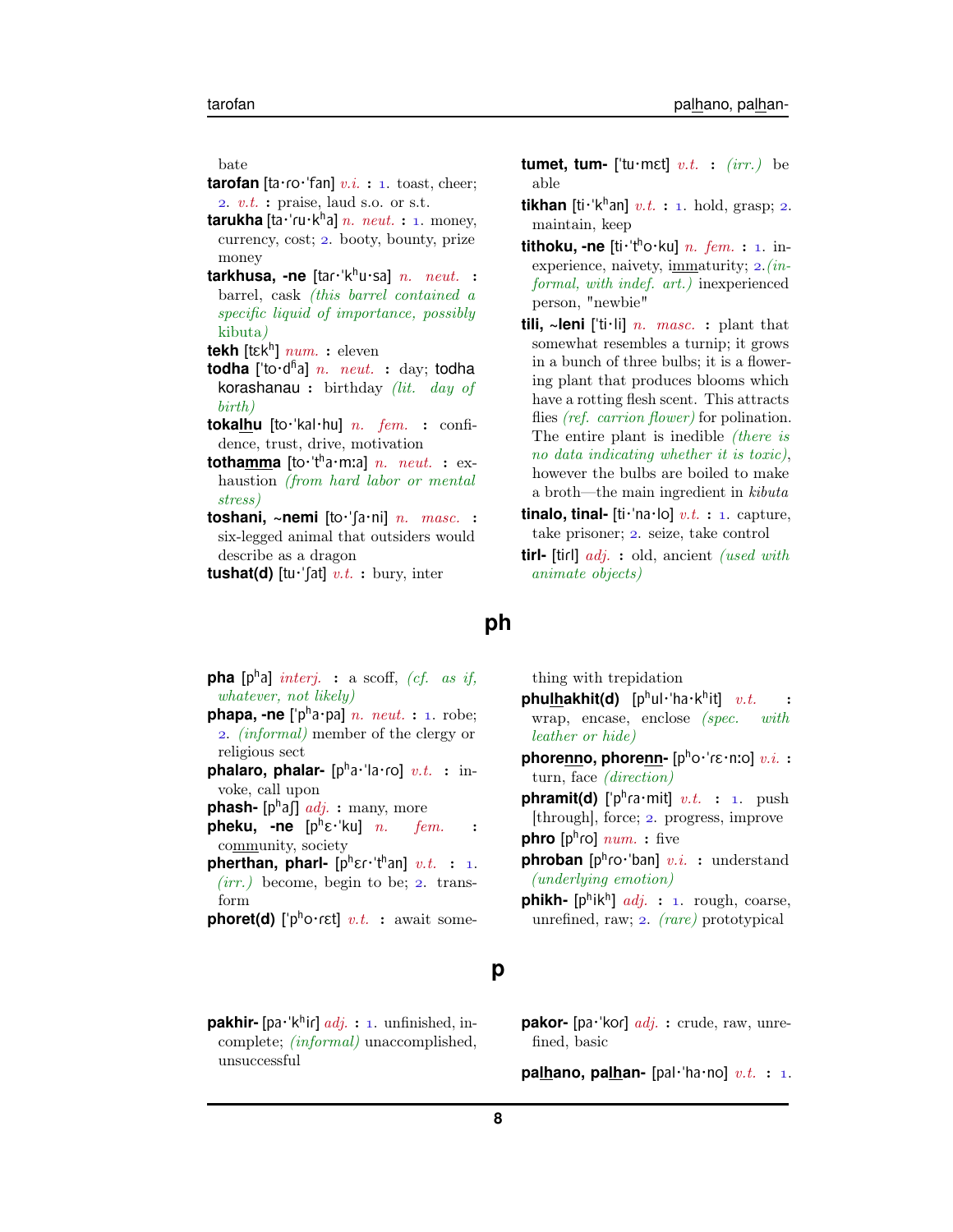fix, repair;  $2.$  help, assist

**palet(d)** [' $pa$ ·lɛt]  $v.i.$  : be sick, ill, unwell **pastaku, -ne** [pas·"ta·ku] n. fem. : de-

duction, speculation, estimate **paro, par-** ['pa $\cdot$ ro]  $v.t.$  : like, enjoy s.t.

**partalu, -ne** [par·'ta·lu]  $n.$  fem. :  $1.$ the name of the planetary system; 2. system, hierarchy;  $\alpha$ , chain of events, cause and effect

**pekhu, -ne** ['pɛ·kʰu] *n. fem.* : 1. heresy; 2. *(relig.)* heretic, dissenter

- **pora, -ne** ['po·ra] *n. neut.* : hope, wish, desire
- **pilanu, -ne** [pi·'la·nu] *n. fem.* : flying animal resembling a woodpecker
- **pilasu, -ne** [pi·"la·su] n. fem. : swaddling cloth
- **pridan** [pri·'dan]  $v.t.$  : extract, remove, lure, draw [out]
- **prithi, ~theni** [ˈpɾi<mark>·t</mark>ʰ masc. (generic) edible fruit

#### **sh**

- **shauret(d)** [' $\lceil \text{au} \cdot \text{ret} \rceil v.t.$  : forbid, refuse to allow s.t.
- **shadar**  $\left[ \left[ a \cdot \text{dar} \right] \right]$  *adv.* : before, ago, in the past
- shadokhu, -ne [ʃa·'do·k<sup>h</sup>u] n. fem. : speed, agility, quickness
- **shal<sup>1</sup>** [fal]  $num.$  : four
- **shal<sup>2</sup>** [fal] *adj.* : healthy, fit, hardy, strong
- shalankhu, -ne [fa·'lan·k<sup>h</sup>u] n. fem. : health, prosperity
- **shalarit(d)** [ $\int a \cdot \text{l} a \cdot \text{rit}$ ]  $v.i.$  : greet, welcome
- **shan** [[an]  $adpos$ . : under, below, underneath
- **shana, -ne** [' $\lceil a \cdot na \rceil$  *n. neut.* : scent, odor, smell
- **shanaro, shanar-** [[a·'na·ro] v.t. smell
- shanthalit, shanthalida [fan·'tha·lit]  $v.i.$ : lightning
- shanthalitu, -ne [fan·tha·'li·tu] n. fem. : lightning
- shanthi, ~theni ['fan·t<sup>h</sup>i] n. masc.: period, era, time, age
- **shanpa, -ne** [' $\lceil \text{an-pa} \rceil n$ . neut. : hut, shack (usu. temporary)
- **shanni, ~nnemi**  $[\text{a}\cdot\text{ni}]$  *n. masc.* : road, way, path
- **shamat(d)** [' $\int a \cdot \text{mat} \cdot y \cdot a$ . : 1. rain, pour, shower; 2. (informal) pee, piss, urinate
- **shamalho, shamalh-** [fa·'mal·ho] v.t. : open, unlock
- **shamet(d)** [' $\lceil a \cdot met \rceil$  v.t. : 1. ask, inquire;  $2. v.i.$ : inquisitive, curious
- **shamma** [' $[a \cdot m:a]$  *interj.* : seriously (usu. a surprised response to a questionable statement)
- **shaharo, shahar-** [[a·'ha·ro] v.i. : content, satisfied
- **shailan** [ $\lceil \text{au'} \rceil$  an]  $v.i.$  : sit
- **shekhedu, -ne**  $\left[\left[\varepsilon^{H_k}\right]\varepsilon^{H_k}\right]$  n. fem. : musical instrument
- **sheshanu, -ne**  $\left[\left[\varepsilon^{\text{+}}\right]\left[a\cdot \text{nu}\right]\right]$  *n. fem.* : ferocious or aggressive animal
- **sholan** [ $\left[\text{o'}\text{'lan}\right]$   $v.t.$  : hang s.t., suspend shothuphi, ~pheni [ʃo·ˈt<sup>h</sup>u·p<sup>h</sup>  $n$ . masc. : monster, beast
- **shontha, -ne** ['fon·t<sup>h</sup>a] n. neut. : plan, scheme, idea, intention
- shontharo, shonthar- [ʃon·ˈt<sup>h</sup>a·ɾo] v.t. : plan, contrieve, conceive
- **shomalet(d)**  $\left[\int \right]$  o<sup>t</sup> matrix  $v.t.$  : validate, check, verify
- **shoruna, -ne**  $\left[\left[\circ\right]^{\cdot}\right]$  ruinal n. neut. : 1. hymn; 2.  $(relig.)$  ode to Lor
- **shulen**  $\left[\left(u\cdot\right)\left(\ln\right)v.t.\right]$  stitch, sew, repair (fabric)

**shunet(d)** [' $\lceil u \cdot n \epsilon \rceil v.i.$  : swim, float

- **shubar** [fu·'bar] adv. : tirelessly, endlessly  $(e.g. in a loop)$
- **shura, -ne** ['[u·ra]  $n.$   $neut.$  : word, phrase
- **shidan** [ $\left[ \text{if 'dan} \right]$   $v.i.$  : hurry, make haste; . (informal) be sloppy, clumsy, uncoordinated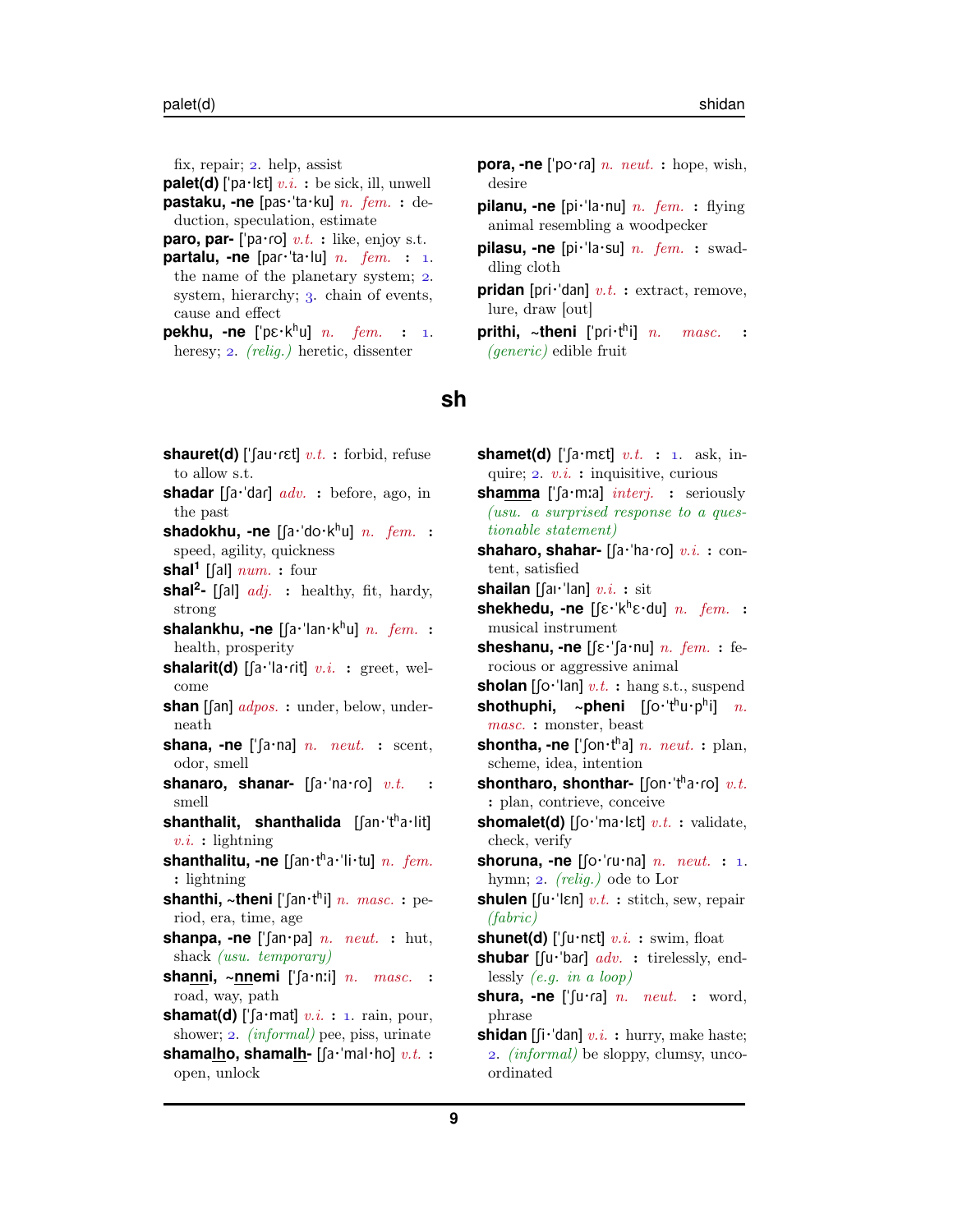- **shidaro, shidar-**  $\left[ \left[ \mathbf{i} \cdot \mathbf{d} \mathbf{d} \cdot \mathbf{0} \right] v.t. : \text{teach}, \right]$ mentor, guide
- **shika, -ne** ['[i·ka] *n. neut.* : smirk, conceited smile
- **shilalh-**  $\left[\left[\mathbf{i}\cdot\mathbf{k}\right]\right]$  *adj.* : 1. rare, unique; . infrequent, seldom
- **shipraku, -ne** [[i·'pra·ku] *n. fem.* : a Portuguese Man-o-War-like marine invertebrate
- **shin-** [[in]  $adj.$  : good, nice, pleasant
- **shina, -ne** [' $\int$ i·na] *n. neut.* : 1. bone, skeleton; 2. frame, structure
- **shinal-** [fi·'nal]  $adj.$  : happy, joyful, merry
- shinalharo, shinalhar- [fi·nal·'ha·ro]  $v.i.$ : laugh, giggle
- **saurammu, -ne** [sau·'ra·m:u] *n. fem.* : animal, beast
- **sakharo, sakhar-** [sa・ˈkʰa・ɾo]  $v.t.$   $:$   $\text{gift},$ donate
- **salerit(d)** [sa·'lɛ·rit]  $v.t.$  : wed, marry
- **sali, ~leni** ["sa·li] n. masc. : lip, edge, border, rim
- **sath-** [sat<sup>h</sup>] *adj.* : indecipherable, illegible, vague, ambiguous
- **sathero, sather-**  $[sa \cdot 't^h \varepsilon \cdot r \cdot o]$  v.i. (travel) return, come back
- **sat(d)** [sat]  $v.i.$  : go, move forward, walk, travel
- **sana, -ne** ['sa·na] *n. neut.* : (relig.) sacred text, the Sana
- **sanaro, sanar-**  $[sa \cdot 'na \cdot ro]$  v.i. : 1. erupt, explode; 2. *(informal)* snap, lose control, become enraged
- **samalho, samalh-** [sa·'mal·ho] v.t. : tie, knot, tighten, seal (e.g. a container)
- **sah-** [sah] adj. : free, unbound
- **sahar** [sa·'har]  $adv.$  : freely, without restriction, uninhibited
- **sairan, sier-** [sai<sup>-'</sup>ran, si<sup>-'</sup>Er]  $v.t.$  : 1. rationalize, argue; 2. reconfigure, redesign
- **seki, ~keni** ["sE·ki] n. masc. : sausagelike food
- **shinar**  $\left[\left[i\right]^{T}$  and  $\left[q\right]^{T}$  and  $\left[q\right]^{T}$  well, compentently, ably, efficiently
- **shinu, -ne** [' $\lceil \cdot \text{nu} \rceil$  *n. fem.* : hole, opening
- **shimula, -ne**  $\left[ \left[ \text{i·} \text{mu·} \text{la} \right] n$ . neut. : music, song

**shir**  $\left[\begin{matrix} \text{if} \end{matrix} a \right] w$ . : almost, nearly

- **shirannu, -ne** [[i·'ra·nːu] *n. fem.* : melody, song, tune
- **shiret(d)** [' $[i \cdot \text{ref}]$  v.t. : suggest, offer, hint, nudge
- **shiribu, -ne**  $\left[\left[i\cdot\text{right}\right]$  *n. fem.* : thread, string, fiber; 2. *(informal)* a point at which two different things are very similar (cf. a thin line)

#### **s**

- **semakha, -ne** [sɛ·ˈma·kʰa] *n. neut.* : color, pigment, hue
- **seman** [s $\varepsilon$ ·'man]  $v.t.$  : say, tell, utter
- **semina, -ne**  $[$ s $\varepsilon$ · $'$ mi·na] *n. neut.* : 1. fog, mist;  $2$ . uncertainty, unpredictability
- sokhani, ~nemi [so·'k<sup>h</sup>a·ni] n. masc. : milestone, major achievement after prolonged, intense effort
- **sokhuri, ~reni** [so·'k<sup>h</sup>u·ri] n. masc. : idol, deity of another religion
- **solhabu, -ne** [sol·'ha·bu] *n. fem.* : moss, fussy growth on rotting plant life
- **sothu, -ne** ['so·t<sup>h</sup>u] *n. fem.* : lie, fib, untruth
- **sonara** [so·'na·ra] n. neut. : feeling of anxiety, discomfort, or uneasiness
- **sonaro, sonar-** [so·'na·ro] v.i. : awake, wake up
- **soman** [so·'man] v.i. : travel, move, shift
- **somina, -ne**  $\left[$ so·'mi·na] *n. neut.* : 1. siren  $(cf. \; succubus)$ ; 2. beauty which cannot be seen, felt only through emotion
- **sofari, ~reni** [so·'fa·ri] n. masc. : 1. pole, rod, cane; 2. (vulg.) penis, dick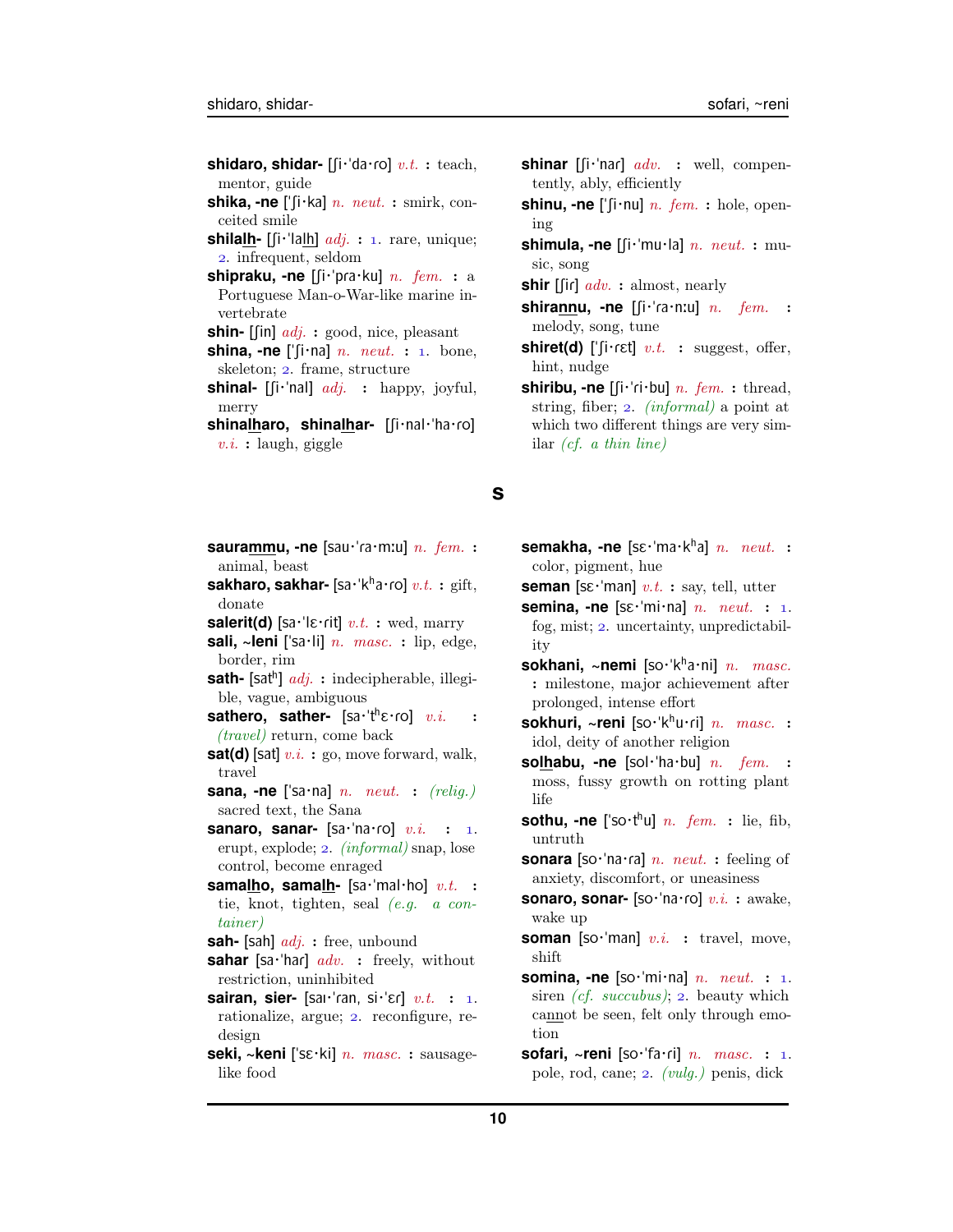**sukaro, sukar-** [su·'ka·ro] v.t. : attack quickly, strike (e.g. like a snake) **suma, -ne** ['su·ma] *n. neut.* : wing (of

#### **n**

- **nadina**  $[na \cdot d \cdot n]$  *n. neut.* : 1. power of the universe, The Force;  $2.$  (relig.) collective conscience
- nakh- [nak<sup>h</sup>] *adj.* : brown
- nakha, -ne ['na·k<sup>h</sup>a] n. neut. : cart, barrow
- natharo, nathar- [na·<sup>·</sup>tʰa·ro] v.t.: quell, pacify, quiet, calm
- **natalo, natal-**  $[na \cdot 'ta \cdot 10] v.t. : 1. paint,$ draw, illustrate; 2. example, for instance
- natalu, -ne [na·'ta·lu] *n. fem.* : painting, drawing
- **nankh-** [nank<sup>h</sup>] *adj.* : 1. lucky, fortunate;  $2.$  *(informal)* impressive, attractive
- **namet(d)** ['na·mɛt]  $v.i.$  : opine, express an opinion
- **naharo, nahar-** [na·'ha·ro] v.i. : stare, look confused or perplexed
- **nedha** [' $n\epsilon$ ·d<sup>fi</sup>a] *n. neut.* : patience, calmness, tranquility
- **nedan**  $[\text{ne--}$ "dan]  $v.i.$  : hide, camouflage
- **nephan**  $[\text{ne} \cdot \text{p}^{\text{h}}]$  v.i. : be finished, complete, whole
- **nesha** [' $n \in \{a\}$  *n. neut.* : West *(assoc.* with water)
- **neilanu, -ne** [nei·'la·nu]  $n.$   $fem.$  : coniferous tree similar to a fir tree, its needles are over a foot long and heavy, giving an appearance of an evergreen
- **nnau** [n:au] *n. neut.* : *(relig.)* the sound or vibration of the universe; a syllable

a flying animal)

- **neilu, -ne** ['nei·lu] *n. fem.* : fruit of the Neilanu tree
- **noima** ['noi·ma] *n. neut.* : wood
- nolhekhi, ~kheni [nol·'hɛ·k<sup>h</sup>i] *n. masc.* : subject, topic
- **noba, -ne** ["no·ba] n. neut. : reason, cause
- **norashti, ~teni** [no·'raf·ti] *n. masc.* :  $(relig.)$  official seal
- nukhimo, nukhim- [nu·ˈkʰi·mo] v.t. : dismantle, take apart, disassemble
- **nuphi, ~pheni** ['nu·p<sup>h</sup>i] n. masc. : 1. fox-like insectivorous animal;  $2.$  (vulg.) idiot, dumbass
- **numal-** [nu·"mal] adj. : intense, extreme, extraordinary
- **numalet(d)**  $\lceil \text{nu} \cdot \text{ma} \cdot \text{let} \rceil v.t. : 1$ . ignore, disregard; 2. distract, divert attention
- **nuran-** [nu·'ran] *adj.* : wet, moist, humid, damp
- nidhak [ni·<sup>'</sup>d<sup>fi</sup>ak] *exclam.* : no, negative response
- **nideb** ["ni·dEb] num. : ten
- nikhan [ni·'k<sup>h</sup>an] v.i. : settle, become calm or motionless
- **niporo, nipor-**  $[ni$ · po·ro]  $v.i.$  : 1. congnizant, aware; 2. know, understand (through institutional knowledge)
- nirathi, ~theni [ni·'ra·t<sup>h</sup>i] n. masc. : reincarnation (usu. of an ancestor)

#### **nn**

pronounced during meditation or religious ceremonies

#### **m**

willow tree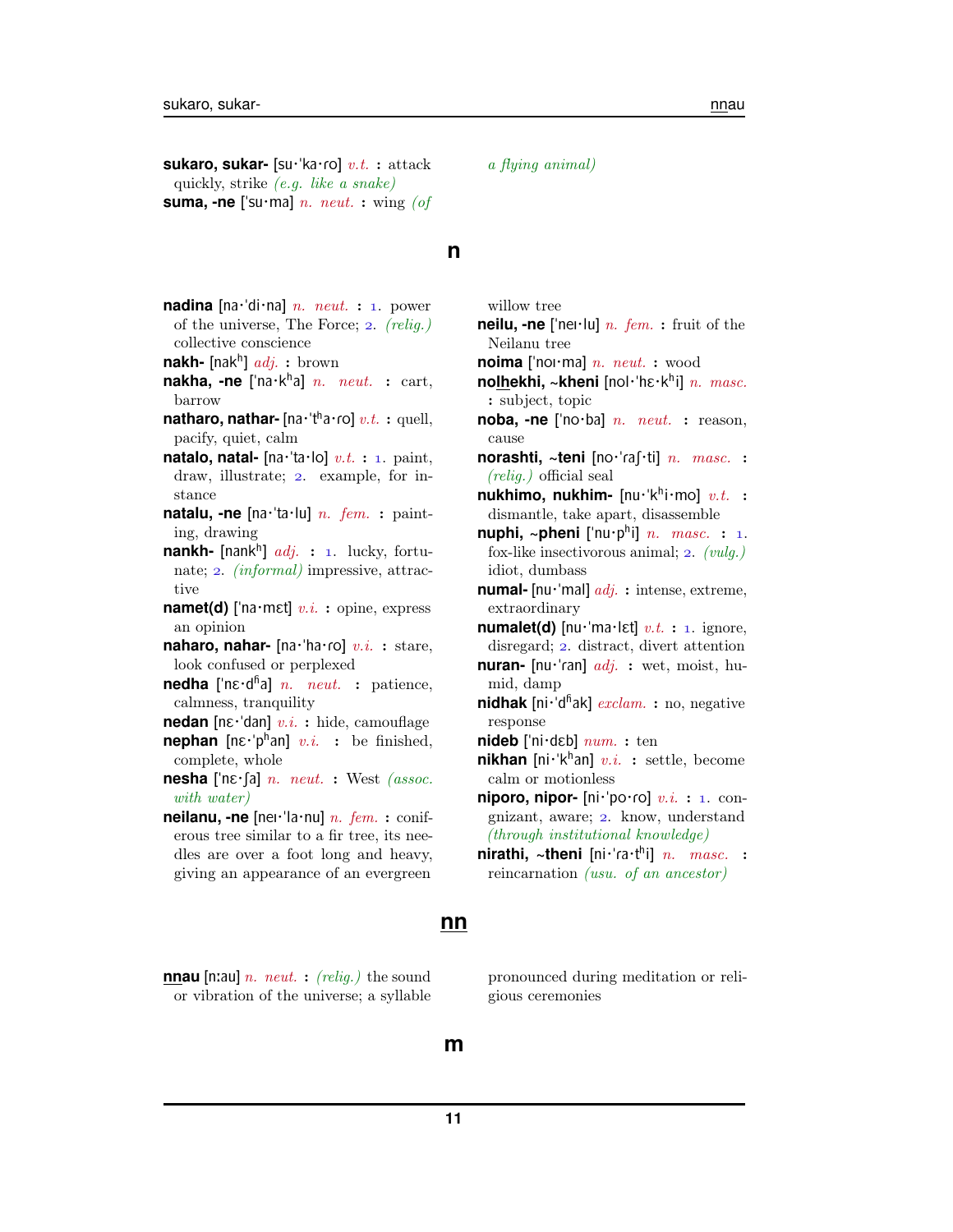**ma** [ma]  $dem.$   $pn:$  that **mauran** [mau·'ran]  $v.i.$  : stand, remain still **madhit(d)** ['ma·d<sup>fi</sup>it] v.t.: give, put, offer; **madhit khoru** comp. n. : listen, pay attention **makhashi, ~sheni** [ma·ˈkʰa·ʃi] *n. masc.* : snake, serpent (little is known about this animal) **makhit(d)** ['ma $\cdot$ k<sup>h</sup>it] v.i. : 1. [go to] sleep; 2. end, die  $\mathsf{math}^{\mathsf{1}}$  [mat $^{\mathsf{h}}$ ]  $\mathit{num.}: \, \text{six}$ **math<sup>2</sup> -** [mat<sup>h</sup> ] adj. : tasty, flavorful mathama, -ne [ma·'tha·ma] n. neut. : taste, flavor, preference  $\text{math}$ **mathu<sup>1</sup>**,  $\text{-ne}$   $[\text{ma}\cdot\text{t}^h\text{u}]$   $n.$   $fem.$   $\text{:}$  1.  $(anat.)$  tongue; 2.  $(informal)$  language, tongue, speech **mathu<sup>2</sup>** ['ma·t<sup>h</sup>u] *adj.* fem. : (see:  $\mathrm{math}^2$ ) **malhan-** [mal·"han] adj. : warm (tactile) **malhar** [mal·'har] *interrog.* : why, for which reason **malhiro, malhir-**  $\lceil \text{mal·'hi·ro} \rceil$   $v.i.$  : walk, go, travel **malar** [ma·'lar] *adv.* : very, much maledhi, -ne [ma·'lɛ·d<sup>ɦ</sup>i] n. neut. : riverbank, shorline, waterline **mali, ~leni** ["ma·li] n. masc. : side, edge, part **mash-** [maf]  $adj.$  : hard, solid mashadhi, -ne [ma·'fa·d<sup>fi</sup>i] n. neut. : ice (lit. hard water) **mashalho, mashalh-** [ma·'[al·ho] v.i. : be cold, chilly **mashonu**  $[\text{ma} \cdot \text{'\text{fo}} \cdot \text{nu}]$  *Prop. n.* : largest of the three continents **maskhu, -ne** ['mas·k<sup>h</sup>u] *n. fem.* : illness, sickness, disease mashtha, -ne ['maʃ·t<sup>h</sup>a] *n. neut.* : planet, world manthalu, -ne [man·'tha·lu] n. fem. : tunnel, shaft, burrow **manna** ['ma·'nːa]  $adpos$ : for, to mannaphu, -ne [ma·ˈnɪa·p<sup>h</sup>u] n .fem. : language, speech mamekhu, -ne [ma·'mɛ·k<sup>h</sup>u] n. fem. : flying animal (not much is known) marakh- [ma·'rak<sup>h</sup>] adj. : loud, noisy

**maro, mar-** ['ma $\cdot$ ro]  $v.t.$  : receive, accept **maru, -ne** ['ma·ru] n. fem. : sister **martalo, martal-**  $\text{[mar'ta·lo]} v.i. : 1.$ be surprized;  $2. v.t.$  : surprize s.o. mekharo, mekhar- [mɛ·ˈkʰa·ɾo] v.i. : be difficult, hard, arduous **met(d)** [m $\epsilon t$ ]  $v.t.$  : join, connect, attach **men-** [mEn] adj. : bad, evil, ominous **menan** [mε·'nan] *v.i.* : understand, be aware (see: niporo) **menish-**  $\lceil \text{me~'ni} \rceil \rceil$  *adj.* : sad, melancholy, disappointing **menir** [mɛ·'nir] *adv.* : badly, severely, harshly **mo** [mo]  $dem.$   $pn.$  **:** this mokhalo, mokhal- [mo·'kha·lo] v.t. : taste, perceive **molh-** [molh] adj. : large, huge, colossal, giant; **molhi khani** n. masc. : grandfather molhadi, -ne [mol·'ha·d<sup>fi</sup>i] n. neut. : ocean (lit. huge water) **molhan** [mol·'han]  $v.t.$  : pull, drag **molhabi, ~beni** [mol·"ha·bi] n. masc. : sanctuary, safehouse, place of refuge or safety moshtharu, -ne [moʃ·'tha·ru] n. fem. : 1. star, sun; 2. Prop. n. :  $\text{(relig.)}$ name of an enlightened person, one who is fully connected with nature **mon-** [mon] adj. : other, different **mondan, mundan-** [mon·'dan] v.t. : (irr.) tend, care for **mondana, -ne** [mon·"da·na] n. neut. : nurse, caregiver morashi, ~sheni [mo·'ra·fi] n. masc. : stag, male (it is not apparent which animal this refers to) **mordan** [mor·'dan]  $v.i.$  : 1. decay, rot, putrefy; 2. disappear, dwindle to nothing, cease to be  $\text{morihan}$  [mor·'t<sup>h</sup>an]  $v.t.$  : make, do *(oft.* used in comp. verbs) **moilaro, moilar-** [moi·'la·ro]  $v.i.$  : sing, chant, warble (e.g. a bird) **moira, -ne** ['moi·ra] *n. neut.* : character, aspect, feature

**mulan-** [mu·"lan] adj. : dark, dim, grim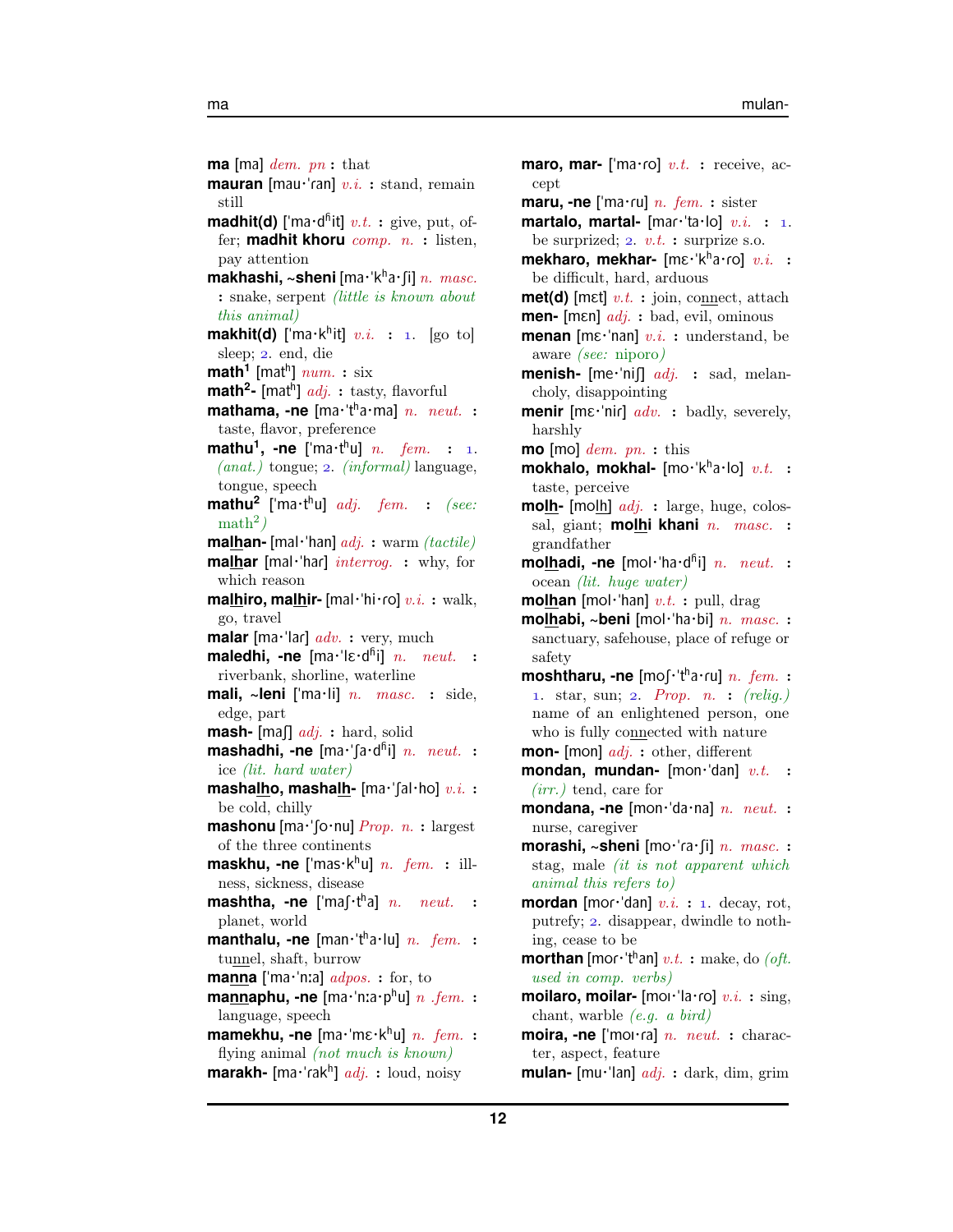**muli, ~leni** ["mu·li] n. masc. : essential items needed for travel **munar** [mu·'nar]  $adv.$ : soon, in the near future **munsaro, munsar-** [mun·'sa·ro] v.t. : direct, manage, supervise, coordinate **mikha, -ne** ['mi·k<sup>h</sup>a] *n. neut.* : cub, newborn animal **midashet(d)** [mi<sup> $\cdot$ </sup>da $\cdot$ [ɛt]  $v.t.$  : predict, forecast, foretell **midan, mir-** [mi<sup> $\cdot$ </sup>dan]  $v.t.$  : (irr.) use, work, implement **milha, -ne** ["mil·ha] n. neut. : sculpture, carving, artpiece

**milu, -ne** ['mi·lu]  $n.$   $fem.$  : 1. step,

stride, pace; 2. phase, level, stage

**mishi,**  $\sim$ **sheni** ['mi $\cdot$ [i] *n. masc.* (anat.) mandible, jawbone, chin

- **mina, -ne** ['mi·na]  $n$ .  $neut$ . : spirit, soul
- **minela, -ne**  $[\text{mi}\cdot\text{nc}\cdot\text{la}]$  n. neut. : 1. swelling, bump, protrusion;  $2.$  (informal) ego, conceit
- **mino, min-** ['mi·no]  $v.t.$  : drink, imbibe **minu, -ne** ['mi·nu] *n. fem.* : hair, folicle, fur
- **mihot(d)** ['mi·hot]  $v.i.$  : heavy, dark, deep (e.g. in meaning)
- mirandero, mirander- [mi·ran·'dɛ·ro]  $v.i.$ : multitask, be resourceful

#### **mm**

**mmedhu, -ne** ['mːε·d<sup>n</sup>u] *n. fem.* : fruit

 $(from$  unkown plant)

## **h**

- **haularo, haular-** [hau·'la·ro]  $v.t.$  : 1. deceive, trick;  $2.$  be cunning, witty **haurumu, -ne** [hau·'ru·mu] n. fem. : meal of fish in red sauce **hadh-** [had<sup>fi</sup>] *adj.* : wet, damp, soaked **haladhar** [ha·la·'d<sup>h</sup>ar]  $adv.$  : 1. how many, how much;  $2$ . frequently **hash-** [ha]  $adj. :$  weak, feeble hasharo, hashar- [ha·'fa·ro] v.t. : hear, listen, hark **hashet(d)** ['ha $\cdot$ [ɛt]  $v.t.$  : exhaust, deplete **han** [han]  $num.$  : twelve **hanar** [ha·'nar]  $adv.$  : also, in addition hanodho, hanodh- [ha·'no·d<sup>fi</sup>o] v.t. : obey, follow **hamashu, -ne** [ha·'ma·[u]  $n.$  fem. : 1. ghost, apparition, spirit (paranormal); 2. Prop.  $n.$  : name of a demon  $(cf.$ djinn) **hamet(d)** ['ha·mɛt]  $v.i.$  : think, ponder **hamen-** [ha·'mɛn] *adj.* : each, every hampharo, hamphar- [ham·'pha·ro] v.t. : thank s.o.
- **hamm-** [ham:] adj. : smart, intelligent **hammu<sup>1</sup>, -ne** ['ha·mːu] *n. fem.* : sky, heavens
- **hammu 2** ["ha·m:u] adj. fem. : (see: hamm-)
- **habu, -ne** ["ha·bu] n. fem. : circle, disk **hafiro, hafir-** [ha·'fi·ro]  $v.i.$  : clench, tighten up, contract
- haru, -ne ['ha·ru] n. fem. : girl, young female (pre-adolescent)
- **harlan, harl-** [har·'lan]  $v.i.$  : (irr.) exist, have, be
- harlen, har- ['ha·'rɛn] v.t. : (irr.) do, make (oft. used in compound verbs)
- **harlet(d)** ['har $\cdot$ lɛt]  $v.i.$  : exist, have
- **haiku, -ne** ['hai·ku] *n. fem.* : metor, shooting star
- **hepet(d)** ['hɛ·pɛt]  $v.t.$  : shorten, reduce, trim
- **heinaro, heinar-** [hei·'na·ro] v.t. : kill, murder
- **hokhan<sup>1</sup>** [ho·'k<sup>h</sup>an]  $v.t.$  : 1. suffer, endure;  $2. v.i.$ : suffer, be in pain

**hokhan<sup>2</sup>** [ho·'k<sup>h</sup>an] *adj.* : dreadful,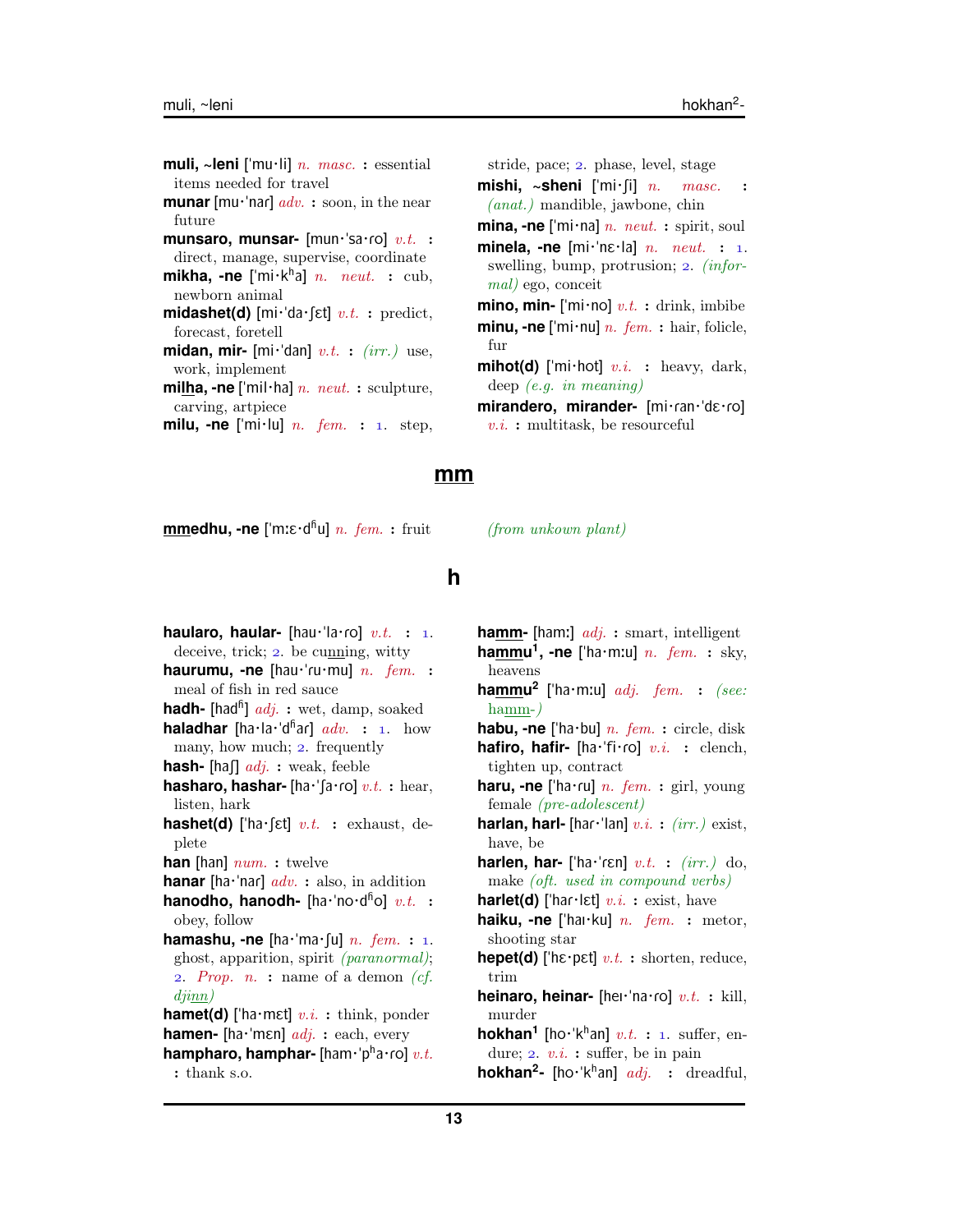fearful, disturbing

**honnaro, honnar-** [ho·'nːa·ro] v.t. : melt, liquify

- **hul-** [hul] adj. : equal, equivalent, the same
- **huphari, ~reni** [hu·'pʰa·ɾi] *n. masc.* : 1. scythe; 2. cutthroat, cheat, backstabber
- **husan** [hu·'san]  $v.t.$  : glimpse, perceive, peek
- **hustaran** [hus·ta·'ran]  $v.i. : 1$ . survive, live  $(e,q.$  off the land); 2. survive,
- **badhaho, badhah-** [ba·'d<sup>fi</sup>a·ho] v.i. : 1. (of water) ripple, be disturbed;  $2$ . v.t. : (of time) change s.t. in the present—the results of which are seen or felt immediately
- **badu, -ne** ['ba·du] *n. fem.* : an animal akin to a hooved wolf as tall as a horse; this animal has been domesticated by the Lorthoans and has a double purpose: a means of transportation and protection
- **baduno, badun-** [ba·'du·no] v.i.: ride [a horse]
- **balhano, balhan-** [bal·'ha·no] v.i. : breathe, inhale
- **balumu.** -ne [ba·'lu·mu]  $n.$   $fem.$  : 1. kingdom, realm;  $2.$  (informal) one's home
- **bahoshu, -ne** [ba·'ho·fu] *n. fem.* : womb
- **banar** [ba·'nar]  $adv.$  : perhaps, possibly, maybe
- **baranu, -ne** [ba·'ra·nu]  $n.$  fem. : death, cease to be, loss of life
- **barli, ~leni** ['bar·li] n. masc. : the stand for a cauldron (spec. metallurgy)
- **bokhashti, ~teni** [bo·ˈkʰaʃ·ti] *n. masc.*  $: 1.$  disaster, catastrophe;  $2.$  (informal) culmination of small issues or problems creating a bigger problem, an event or situation not working out as planned

avoid death (from an incident)

- **hunu, -ne** ['hu·nu]  $n.$   $fem.$  : bed, resting place **hunkhan** [hun·'k<sup>h</sup>an] v.t. : pour *(liquid)*
- hubi, ~beni [n. masc.] 1. (anat.) pupil; . center, focus :
- **hithoshu, -ne** [hi·'tho·fu] n. fem. : gust, squall, gale

**hilo, hil-** ['hi $\cdot$ lo]  $v.i.$  : whistle

**hinkharo, hinkhar-** [hin·'kha·ro] v.i. : blow, gust, bellow

**b**

- **bokhan** [bo·'k<sup>h</sup>an] v.t. : 1. feed, give food; 2. *(informal)* pay
- **bet(d)** [bɛt]  $v.t.$  : trade, buy and sell, exchange
- **behashi, ~sheni** [bɛ·ˈha·ʃi] n. masc. :  $(cult.)$  a drink consumed to pass from adolescence into adulthood, a rite of passage (not related to kibuta)

**ben-** [bεn] *adj.* : flat, even, smooth

- **beru, -ne** ['bɛ·ru] *n. fem.* : deciduous tree once its leaves fall off, all the branches retract down and into the trunk looking like a vertical pike
- **bolan** [bo·'lan]  $v.t.$  : 1. plow, till; 2. *(in*formal) procrastinate, delay, hesitate **bon** [bon]  $num.$  : two
- **bonar** [bo·'nar]  $adv.$  : both, together
- **bonhan** [bon·'han] num. : twenty-four
- **bori, ~reni** ['bo·ri] *n. masc.* : brother
- **borin-** ['bo·rin]  $adj. : 1.$  hot *(flavor)*, spicy;  $2.$  *(informal)* witty, clever
- **busan** [bu·'san]  $v.t.$  : sign, seal, engrave, identify
- **busaro, busar-** [bu·'sa·ro] v.t. : write, record, scribe
- **bunaro, bunar-** [bu·'na·ro]  $v.i.$  : play (e.g. like children)
- **bundar** [bun·'dar]  $adv.$  : during, simultaneously, at once
- **bilar** [bi·'lar]  $adv.$  : thus, so, therefore
- **bilaro, bilar-** [bi·'la·ro] v.t. : build, erect, construct, make, assemble

**binu, -ne** ['bi·nu]  $n.$   $fem.$  : nose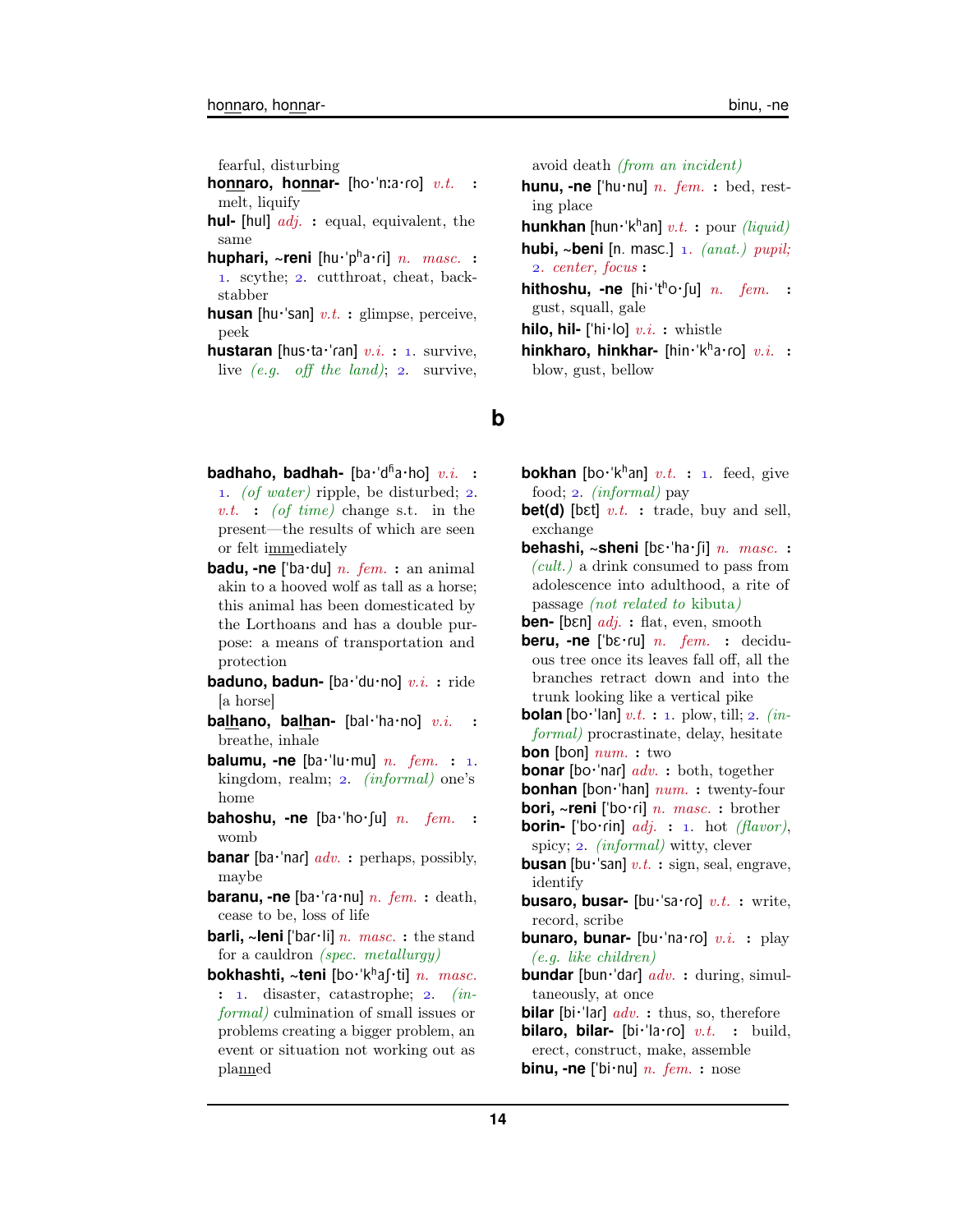## **f**

- **falharu, -ne** [fal·'ha·ru] n. fem. : tent, canopy
- **faphona, -ne**  $\lceil fa \cdot p^h \circ na \rceil n$ . neut. : experience, adventure
- **fannaro, fannar-**  $[\text{fa} \cdot \text{ha} \cdot \text{ro}]$  v.t. : 1. impress, suprise s.o. with skill or talent; 2. v.i. : (informal) gloat, show

off, brag

**foran-** [fo·'ran] *adj.* : green **fun-** [fun] *adj.* : fast, swift, quick **finalo, final-**  $[f\mathbf{i}\cdot'\mathbf{n}a\cdot\mathbf{lo}]$   $v.t.$  : cause, make s.t. happen, introduce **firlan** [fir·'lan]  $v.t.$  : feel, sense, intuit

# **i**

**ikhar** [i·'k<sup>h</sup>ar] *adv.* : occassionally, every once in a while, seldom

# **ikhi** ['i·k<sup>h</sup>i]  $num.$  : one

#### **r**

- **raden** [ra·'dɛn]  $v.t.$  : 1. clean, make anew; 2. clarify, disambiguate
- rakharu, -ne [ra·kha·ru] n. fem. : 1. graveyard, boneyard  $(natural)$ ; 2.  $(in$ formal) s.t. devoid of substance, skeleton, emptiness
- **rakola, -ne** [ra·'ko·la] n. neut. : (generic) weapon
- **rani, ~nemi** ['ra·ni] n. masc. : flying animal similar to a bird; so named due to its call
- **rahamet(d)** [ $ra·'ha·met] v.t. : 1. mourn,$ regret; 2. *(informal)* whine, complain (about s.t. trivial)
- **rahisha, -ne** [ra·'hi·fa]  $n.$   $neut.$  : leader, head [of], elder
- **reshu, -ne**  $[\text{r} \in \text{r} \cdot \text{u}]$  *n. fem.* : 1. potable stream of water; 2. viable string of thought, theory, idea, postulation
- **remi, ~meni** [' $r\epsilon$ ·mi] *n. masc.* : plateau, mesa, butte
- re<u>mm</u>edho, re<u>mm</u>edh- [ɾɛ·ˈmːɛ·d<sup>ɦ</sup>o]  $v.i.$ : reply, answer
- **reiba, -ne** ['rei·ba] *n. neut.* : storm, tempest, squall, intense weather
- **rokhar** [ro·<sup>'kh</sup>ar] *adv.* : ever, at any time
- **roman** [ $\text{ro·'man}$ ]  $v.t.$  : modify, change, alter
- **rohet(d)** ['ro·hɛt]  $v.t.$  : hungry, desire, want
- **rushen**  $\lceil \text{ru} \cdot \rceil \in \mathbb{R} \rceil$  *v.t.* : embarrass, shame, humiliate
- **runaro, runar-**  $\left[\text{ru}'\text{na} \cdot \text{ro}\right]$  v.i. : 1. expect, anticipate;  $2. v.i. : stay, remain,$ linger, wait
- **rikha, -ne** ['ɾi·kʰa] n. neut. : rikha bird (not much is known about this animal)